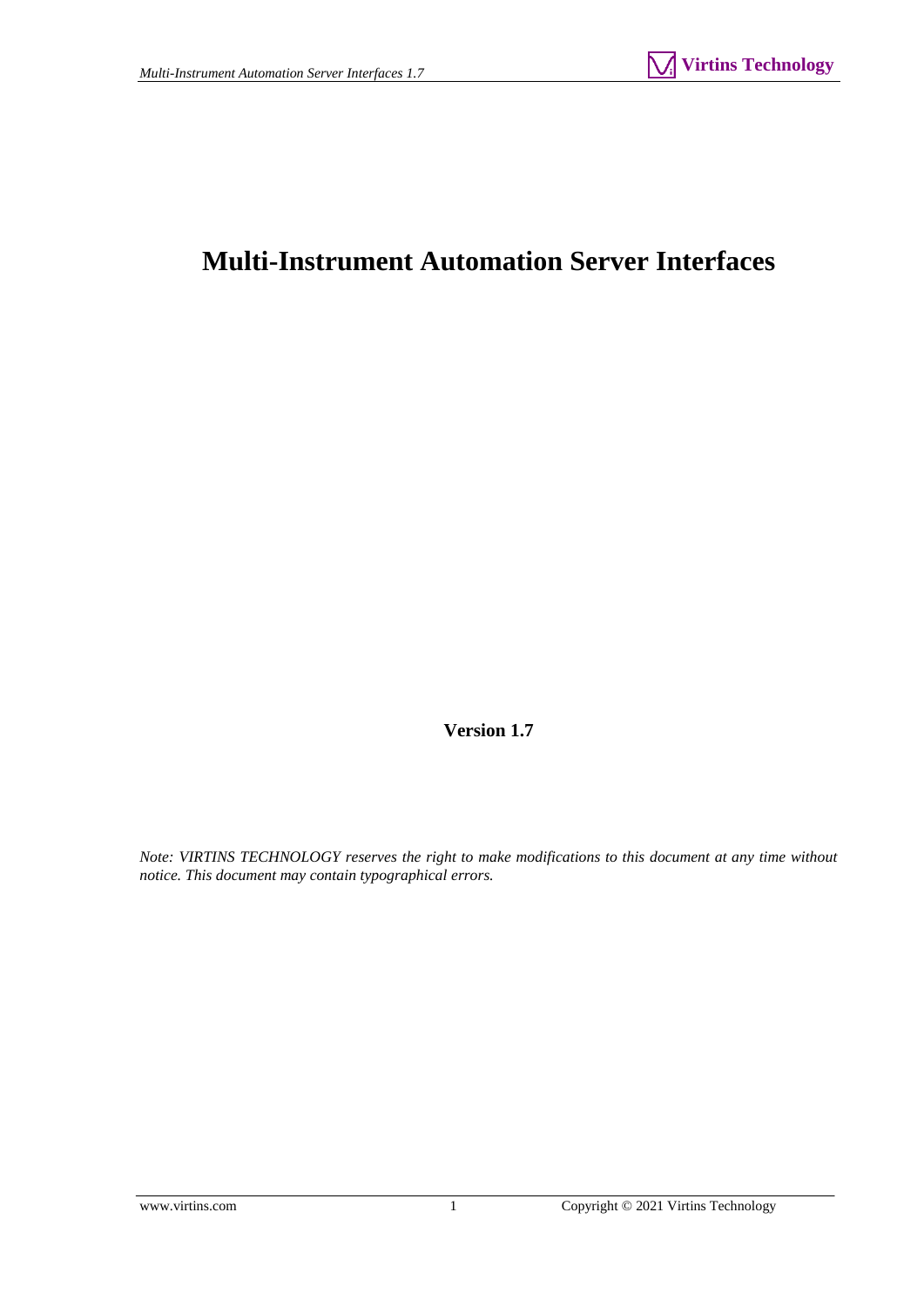## **TABLE OF CONTENTS**

| 2. MULTI-INSTRUMENT AUTOMATION SERVER INTERFACE SPECIFICATIONS4   |  |
|-------------------------------------------------------------------|--|
|                                                                   |  |
|                                                                   |  |
|                                                                   |  |
|                                                                   |  |
|                                                                   |  |
|                                                                   |  |
|                                                                   |  |
|                                                                   |  |
|                                                                   |  |
|                                                                   |  |
|                                                                   |  |
|                                                                   |  |
|                                                                   |  |
|                                                                   |  |
|                                                                   |  |
|                                                                   |  |
|                                                                   |  |
|                                                                   |  |
|                                                                   |  |
|                                                                   |  |
|                                                                   |  |
|                                                                   |  |
|                                                                   |  |
|                                                                   |  |
|                                                                   |  |
|                                                                   |  |
|                                                                   |  |
|                                                                   |  |
|                                                                   |  |
|                                                                   |  |
|                                                                   |  |
|                                                                   |  |
|                                                                   |  |
|                                                                   |  |
|                                                                   |  |
|                                                                   |  |
|                                                                   |  |
|                                                                   |  |
|                                                                   |  |
|                                                                   |  |
|                                                                   |  |
|                                                                   |  |
|                                                                   |  |
| 3. MULTI-INSTRUMENT AUTOMATION CLIENT PROGRAM DEVELOPMENT GUIDE29 |  |
|                                                                   |  |
|                                                                   |  |
|                                                                   |  |
| 3.4                                                               |  |
|                                                                   |  |
|                                                                   |  |
|                                                                   |  |
|                                                                   |  |
|                                                                   |  |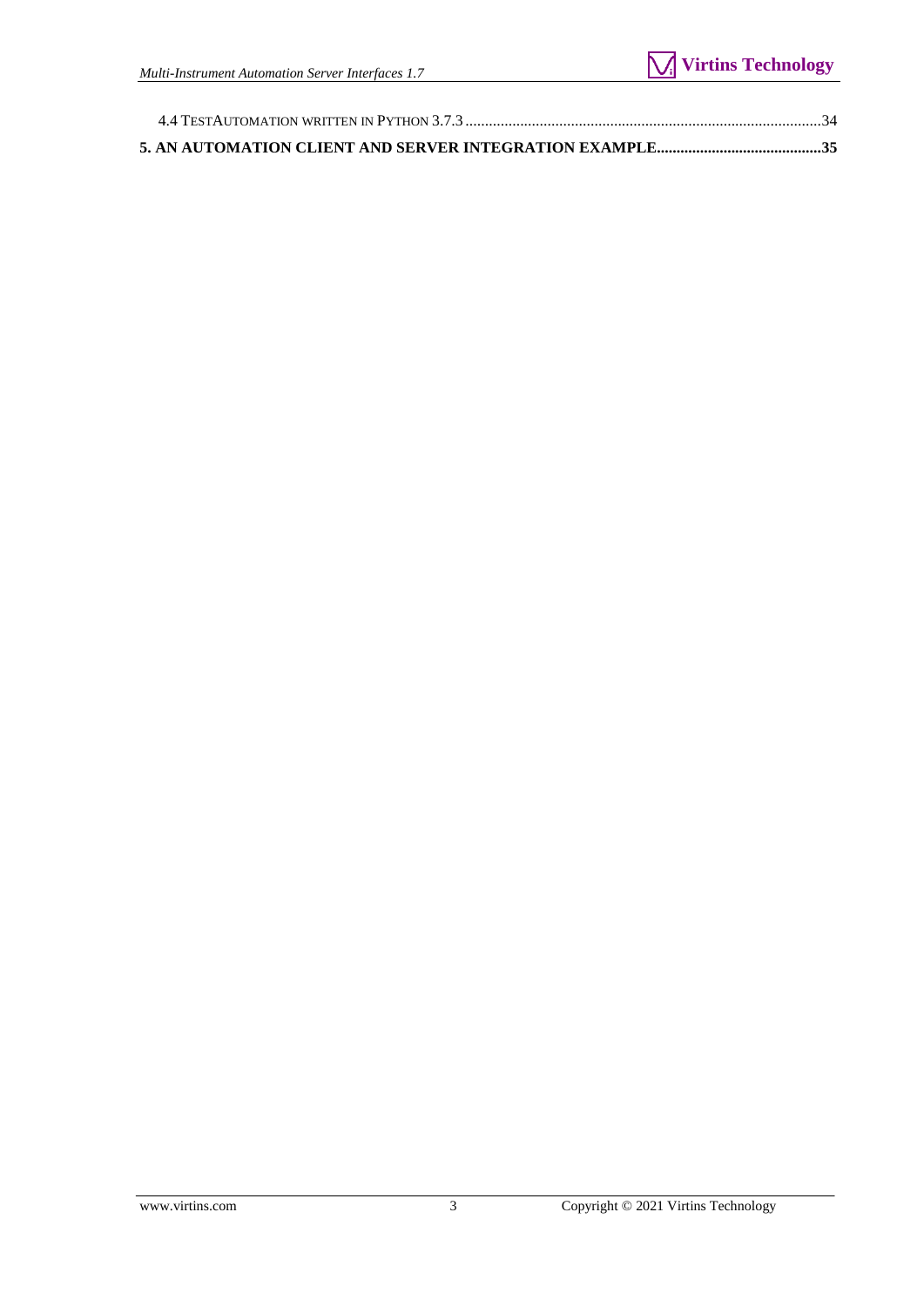## <span id="page-3-0"></span>**1. Using Multi-Instrument as an Automation Server**

ActiveX is the general name for a set of Microsoft technologies that allows you to reuse code and link individual programs together to suit your computing needs. Based on COM (Component Object Model) technologies, ActiveX is an extension of a previous technology called OLE (Object Linking and Embedding). Each program does not need to regenerate components, but rather, reuse components to give you the power to combine applications together. ActiveX Automation is a subset of the Microsoft's ActiveX technologies. ActiveX Automation applications interact in a Client/Server model, where the Automation Server exposes objects which can be controlled by the Automation Client (also known as the Automation Controller).

Multi-Instrument offers support for ActiveX Automation as a server, i.e. ActiveX Automation Server (also known as OLE Automation Server, or simply Automation Server). An Automation Client program can control and share the data with the Multi-Instrument Automation Server through the interfaces that the Multi-Instrument Automation Server exposes. In this way, Multi-Instrument can be seamlessly integrated into other applications as a reusable binary component.

In the following chapters, the Multi-Instrument Automation Server Interfaces will be described and the sample Automation Client programs in Visual Basic 6.0, Visual  $C_{++}$  6.0, Visual C# 2012, and Python 3.7.3 will be provided.

## <span id="page-3-1"></span>**2. Multi-Instrument Automation Server Interface Specifications**

## <span id="page-3-2"></span>**2.1 ShowWindow**

The ShowWindow function sets the specified window's show state.

```
void ShowWindow( 
long nWindowID, // Window ID 
long nCmdShow // show state of window 
);
```
### **Parameters**

```
nWindowID
        Window ID. It specifies which window to operate. 
            0: Mainframe
            1: Oscilloscope
            2: Spectrum Analyzer
            3: Multimeter
            4: Generator
            5: Spectrum 3D Plot
            60~67: Data Logger
            80~87: DDC
            89: DDP Array Viewer
```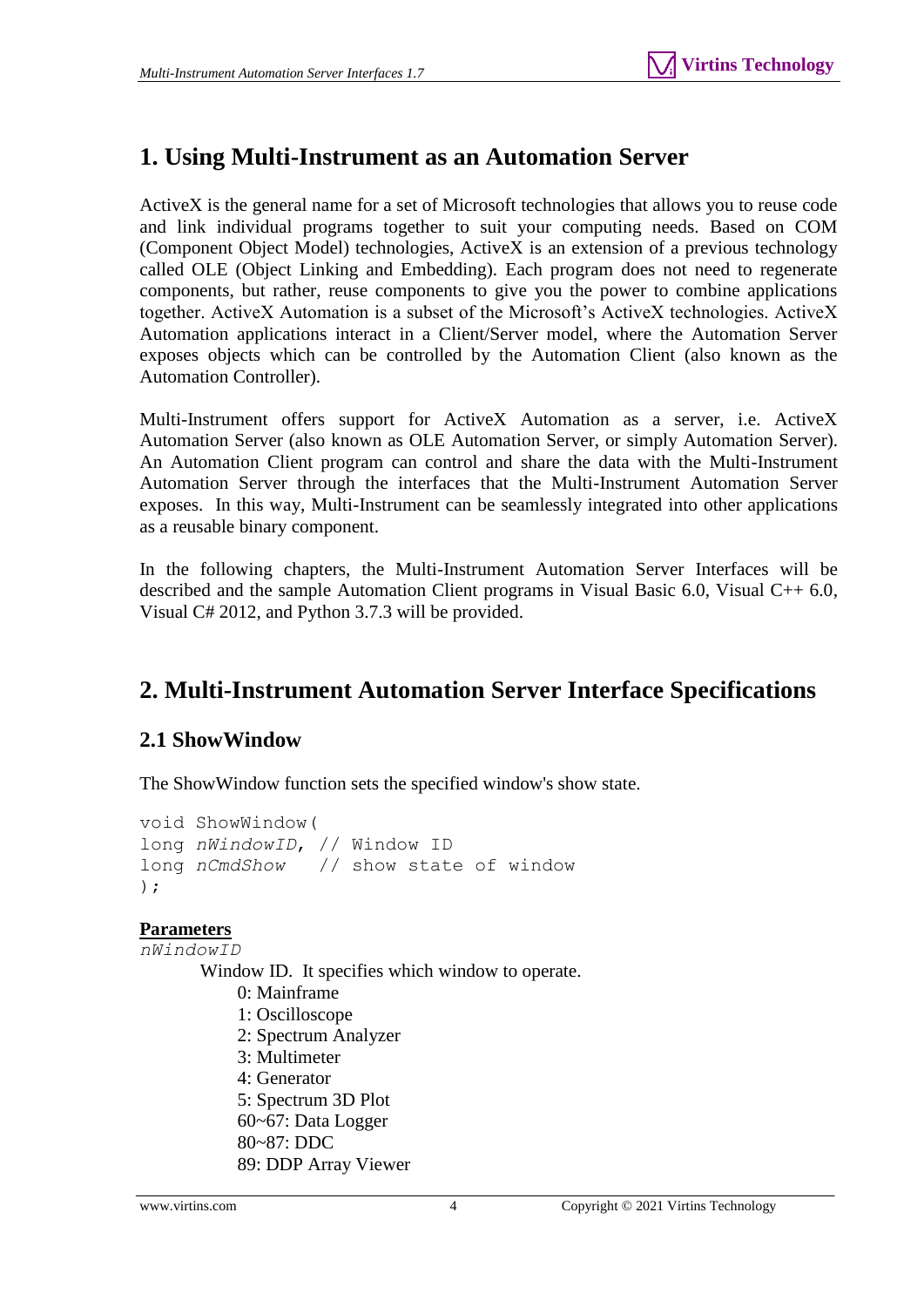90~105: DDP Viewer

#### *nCmdShow*

Specifies how the window is to be shown. It must be one of the following values:

- 0: SW\_HIDE, hides this window and passes activation to another window;
- 1: SW\_SHOWNORMAL, activates and displays the window. If the window is minimized or maximized, Windows restores it to its original size and position;
- 2: SW\_SHOWMINIMIZED, activates the window and displays it as an icon;
- 3: SW\_SHOWMAXIMIZED, activates the window and displays it as a maximized window;
- 4: SW\_SHOWNOACTIVATE, displays the window in its most recent size and position. The window that is currently active remains active;
- 5: SW\_SHOW, activates the window and displays it in its current size and position;
- 6: SW\_MINIMIZE, minimizes the window and activates the top-level window in the system's list;
- 7: SW\_SHOWMINNOACTIVE, displays the window as an icon. The window that is currently active remains active;
- 8: SW\_SHOWNA, displays the window in its current state. The window that is currently active remains active;
- 9: SW\_RESTORE, activates and displays the window. If the window is minimized or maximized, Windows restores it to its original size and position.
- 100: Set the "Show Edit" flag, applicable only if  $nWindowID = 4$  (Signal) Generator)
- 101: Reset the "Show Edit" flag, applicable only if  $nW \text{ in } Q \cup Q \cup Q$  (Signal Generator)

#### **Remarks**

Except the Mainframe window, which is opened automatically once the Multi-Instrument Automation Server is launched and closed once the Multi-Instrument Automation Server is shut down, the rest of windows in Multi-Instrument must be in open state while ShowWindow is called. These windows can be opened using OpenWindow function and closed using CloseWindow function.

The Oscilloscope, Spectrum Analyzer, Multimeter and Spectrum 3D Plot windows are child windows of the Mainframe window. Thus, hiding the Mainframe window will hide all of them. Data Acquisition can still be performed when the mainframe window is hidden.

### <span id="page-4-0"></span>**2.2 OpenWindow**

The OpenWindow function opens the specified window.

```
void OpenWindow( 
long nWindowID, // Window ID 
);
```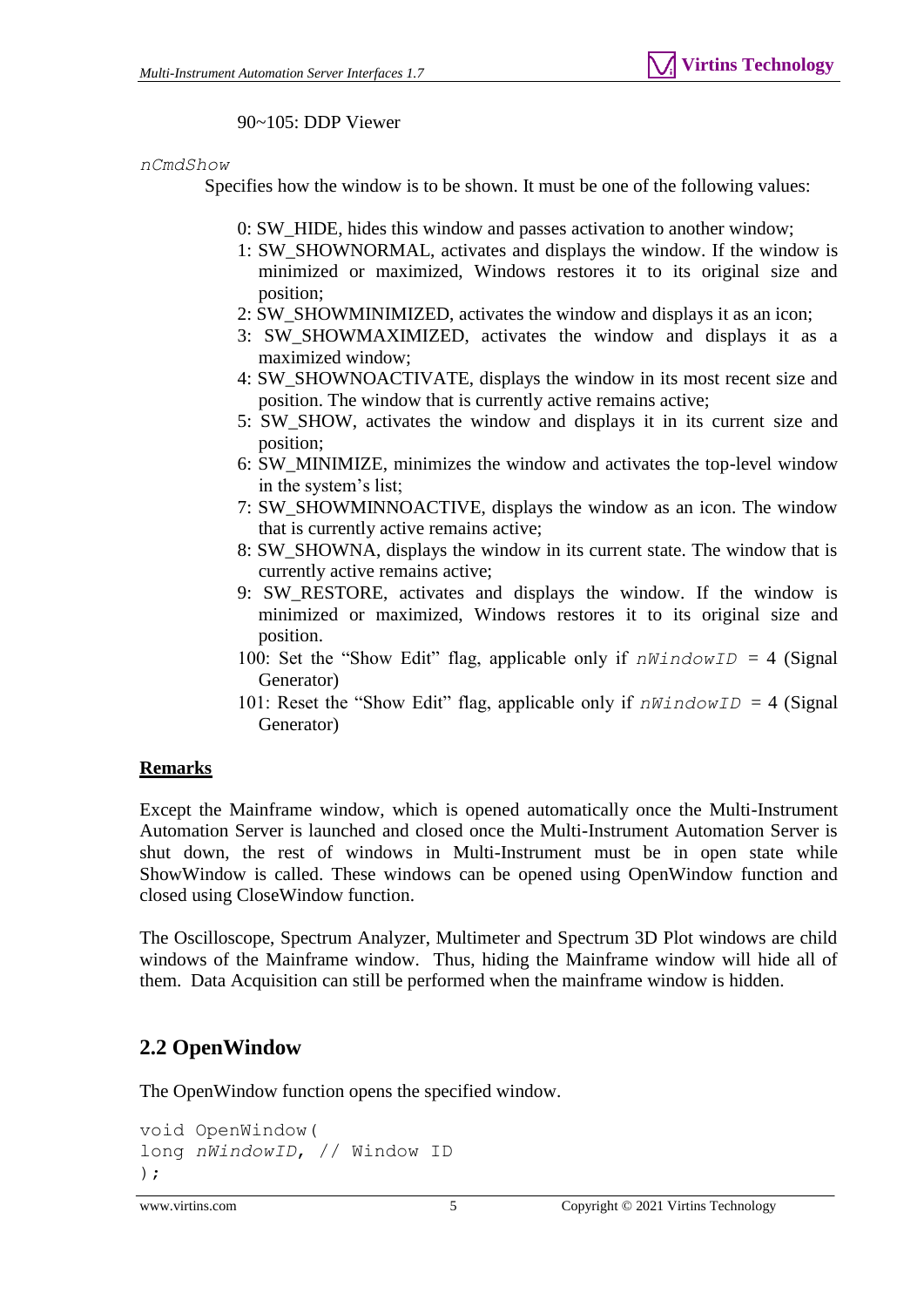### **Parameters**

*nWindowID*

Window ID. It specifies which window to operate.

- 1: Oscilloscope
- 2: Spectrum Analyzer
- 3: Multimeter
- 4: Generator
- 5: Spectrum 3D Plot
- 60~67: Data Logger
- 80~87: DDC
- 89: DDP Array Viewer
- 90~105: DDP Viewer

## <span id="page-5-0"></span>**2.3 CloseWindow**

The CloseWindow function closes the specified window.

```
void CloseWindow( 
long nWindowID, // Window ID 
);
```
### **Parameters**

```
nWindowID
        Window ID. It specifies which window to operate. 
            1: Oscilloscope
            2: Spectrum Analyzer
            3: Multimeter
            4: Generator
            5: Spectrum 3D Plot
            60~67: Data Logger 
            80~87: DDC
             89: DDP Array Viewer
            90~105: DDP Viewer
```
## <span id="page-5-1"></span>**2.4 MoveWindow**

The MoveWindow function changes the position and dimensions of the specified window.

```
void MoveWindow(
long nWindowID, // Window ID
long nX, //Horizontal Position
long nY, //Vertical Position
long nWidth, //Width
long nHeight, //Height
long nRepaint //Repaint Flag
);
```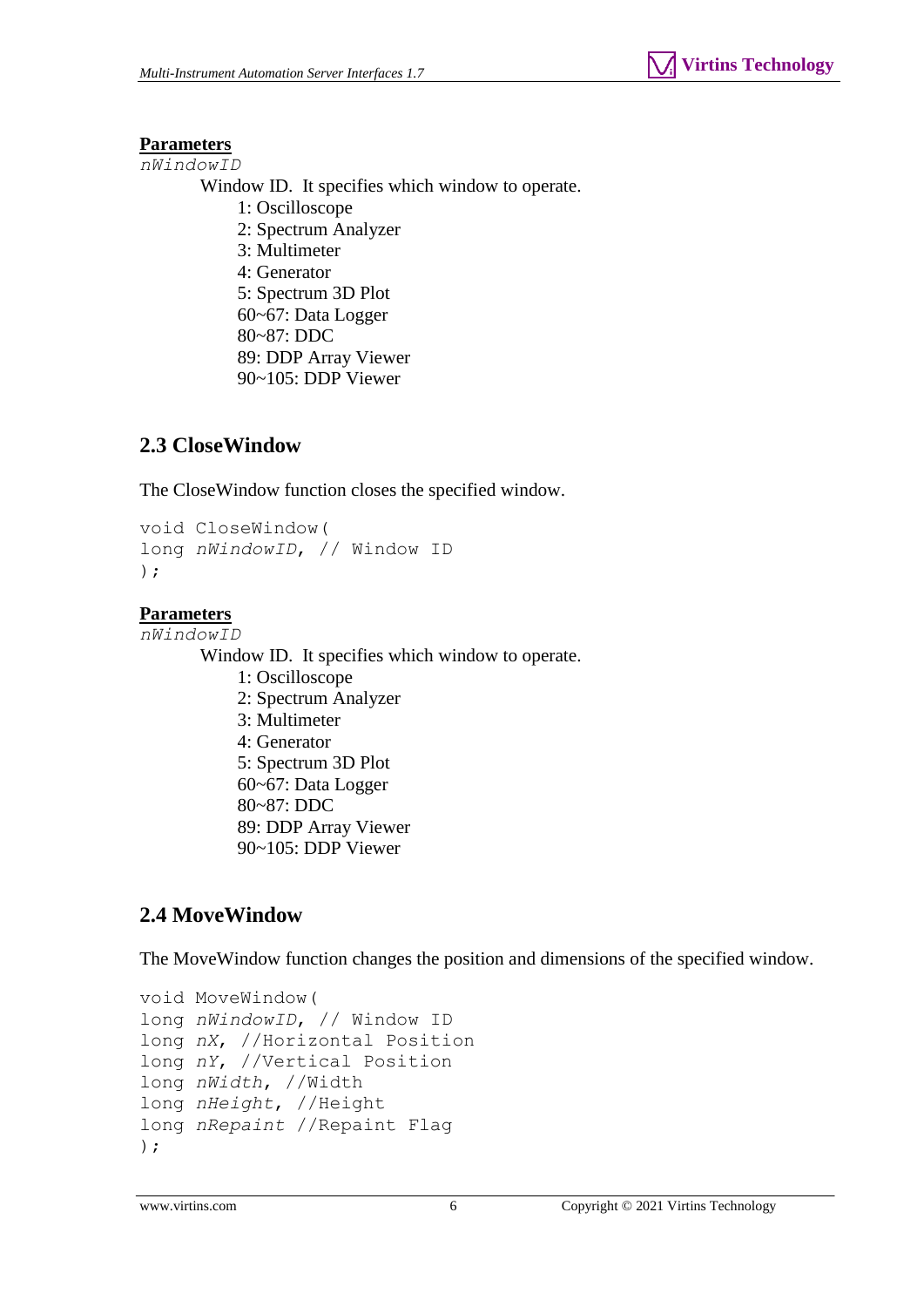### **Parameters**

*nWindowID*

Window ID. It specifies which window to operate.

0: Mainframe 1: Oscilloscope 2: Spectrum Analyzer 3: Multimeter 4: Generator 5: Spectrum 3D Plot 60~67: Data Logger 80~87: DDC 89: DDP Array Viewer 90~105: DDP Viewer

*nX*

Specifies the new position of the left side of the window.

*NY*

Specifies the new position of the top of the window

*nWidth*

Specifies the new width of the window

*nHeight*

Specifies the new height of the window

*nRepaint*

Specifies whether the window is to be repainted.

## <span id="page-6-0"></span>**2.5 TileWindow**

The TileWindow function tiles the windows horizontally or vertically within the mainframe of Multi-Instrument. The windows that can be tiled are: Oscilloscope, Spectrum Analyzer, Multimeter, and Spectrum 3D Plot.

```
void TileWindow( 
long nPattern, //Tile Pattern
);
```
### **Parameters**

*nPattern* It specifies how the windows to be tiled. 0: Horizontally 1: Vertically

## <span id="page-6-1"></span>**2.6 ShowMenu**

The ShowMenu function shows the specified menu.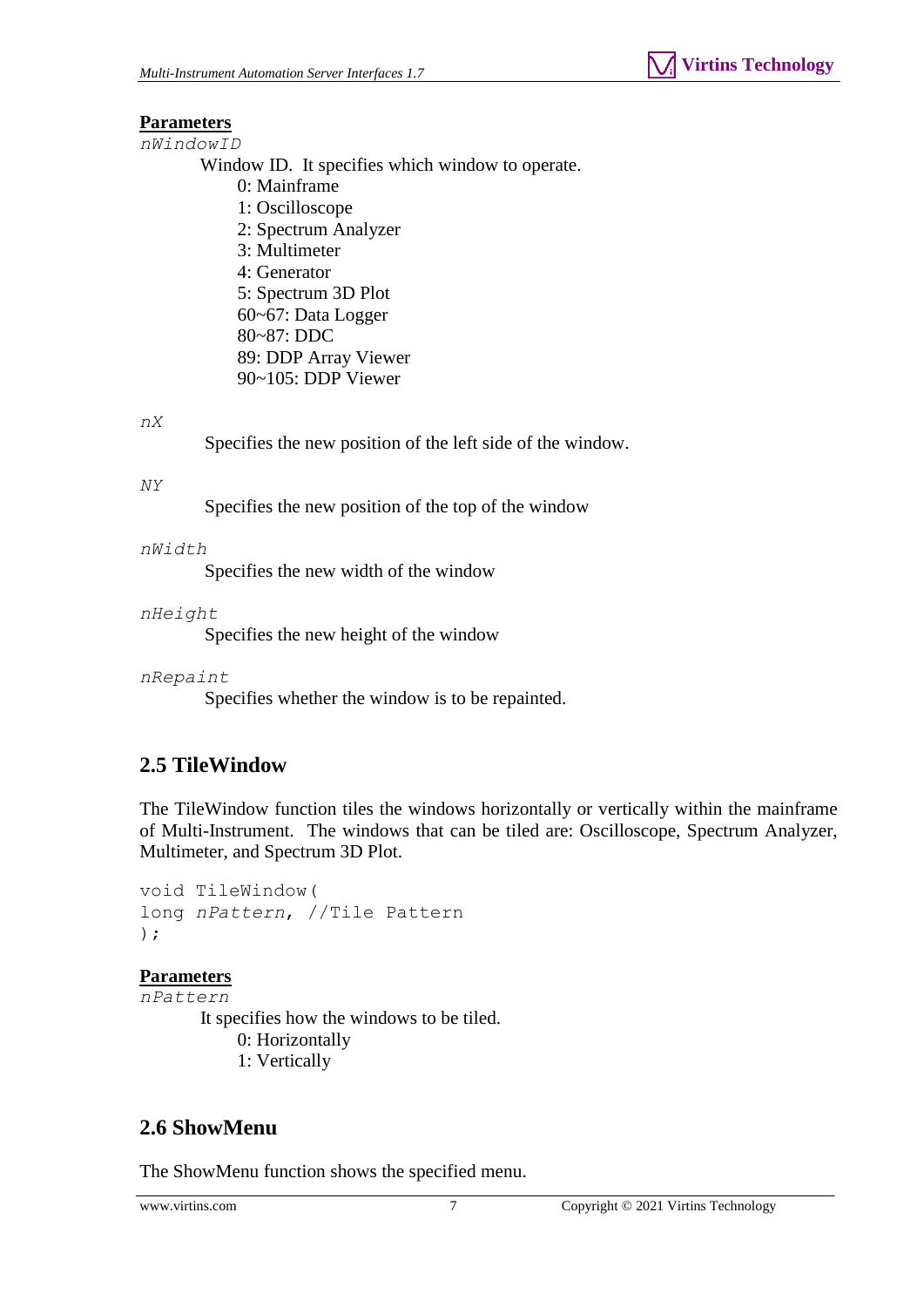void ShowMenu( long *nMenuID* //Menu ID )

> Menu ID. It specifies which menu to operate. 0: Mainframe Menu.

## <span id="page-7-0"></span>**2.7 HideMenu**

The HideMenu function hides the specified menu.

```
void HideMenu(
long nMenuID //Menu ID
)
```
Menu ID. It specifies which menu to operate. 0: Mainframe Menu.

## <span id="page-7-1"></span>**2.8 ShowToolbar**

The ShowToolbar function shows the specified toolbar.

```
void ShowToolbar(
long nToolbarID //Toolbar ID 
);
```
### **Parameters**

```
nToolbarID
        Toolbar ID. It specifies which toolbar to operate
             0: All Toolbars
            1: Sampling Toolbar
            2: Instrument Toolbar
            3: Oscilloscope View Toolbar
            4: Spectrum Analyzer View Toolbar
            5: Multimeter View Toolbar
            6: Spectrum 3D View Toolbar 
            7: Hot Panel Setting Toolbar
```
### <span id="page-7-2"></span>**2.9 HideToolbar**

The HideToolbar function hides the specified toolbar.

```
void HideToolbar(
long nToolbarID //Toolbar ID 
);
```
#### **Parameters**

```
NToolbarID
        Toolbar ID. It specifies which toolbar to operate
```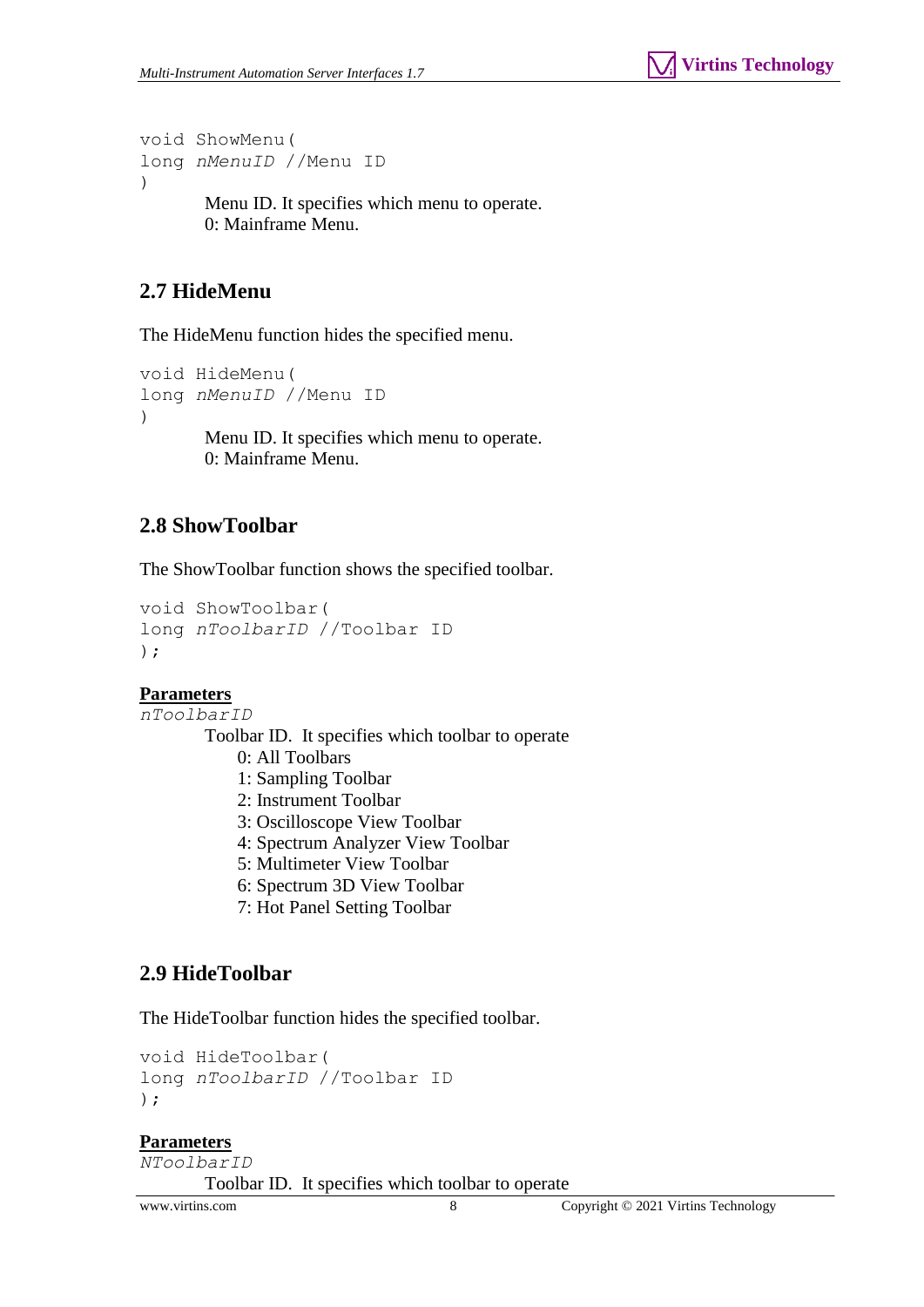- 0: All Toolbars
- 1: Sampling Toolbar
- 2: Instrument Toolbar
- 3: Oscilloscope View Toolbar
- 4: Spectrum Analyzer View Toolbar
- 5: Multimeter View Toolbar
- 6: Spectrum 3D View Toolbar
- 7: Hot Panel Setting Toolbar

### <span id="page-8-0"></span>**2.10 ShowTitlebar**

The ShowTitlebar function shows the specified titlebar.

```
void ShowTitlebar(
long nTitlebarID //Titlebar ID 
);
```
#### **Parameters**

*nTitlebarID* Titlebar ID. It specifies which titlebar to operate 0: Mainframe Titlebar 1: Oscilloscope View Titlebar 2: Spectrum View Titlebar 3: Multimeter View Titlebar 4: Signal Generator Titlebar 5: Spectrum 3D Plot 60~67: Data Logger 90~105: DDP Viewer

### <span id="page-8-1"></span>**2.11 HideTitlebar**

The HideTitlebar function hides the specified toolbar.

```
void HideTitlebar(
long nTitlebarID //Titlebar ID 
);
```
#### **Parameters**

```
NTitlebarID
        Titlebar ID. It specifies which titlebar to operate
```
- 0: Mainframe Titlebar
- 1: Oscilloscope View Titlebar
- 2: Spectrum View Titlebar
- 3: Multimeter View Titlebar
- 4: Signal Generator Titlebar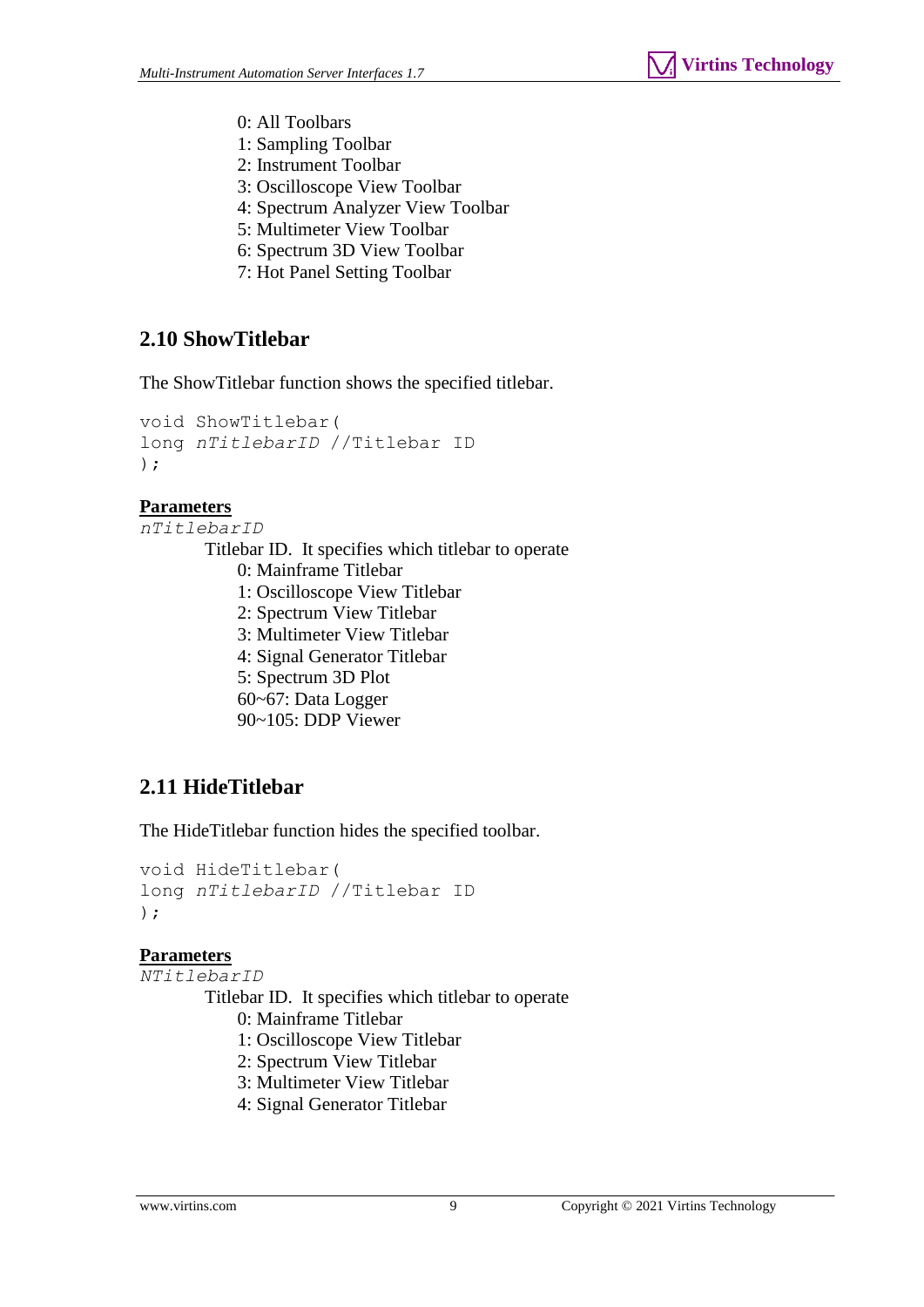## <span id="page-9-0"></span>**2.12 SetSignalGeneratorParameters**

The SetSignalGeneratorParameters function sets the parameters of the Signal Generator.

```
void SetSignalGeneratorParameters(
long nLoopBackMode, //Loopback Mode 
long nSamplingFrequency, //Sampling Frequency
long nSamplingChannels, //Sampling Channels
long nSamplingBitResolution, //Sampling Bit Resolution
long nWaveformA, //Waveform for Channel A
double dFrequencyA, //Frequency for Channel A
double dAmplitudeA, //Amplitude for Channel A
long nWaveformB, //Waveform for Channel B
double dFrequencyB, //Frequency for Channel B
double dAmplitudeB, //Amplitude for Channel B
double dPhaseDifference, //Phase Difference between Channels 
                          //A & Blong nMaskMode, //Mask Mode
double dMaskOn, //Mask On Period
double dMaskOff, //Mask Off Period
long nFadeMode, //Fade Mode
double dFadeIn, //Fade In Period
double dFadeOut, //Fade Out Period
double dTotalDuration, //Total Duration
long nLoop, //Loop Flag
long nSweepMode, //Sweep Mode
double dStartA, //Start Frequency/Amplitude for Channel A
double dEndA, //End Frequency/Amplitude for Channel A
double dStartB, //Start Frequency/Amplitude for Channel B
double dEndB, //End Frequency/Amplitude for Channel B
long nLinearLogA, //Linear/Log Sweep Flag for Channel A
long nLinearLogB, //Linear/Log Sweep Flag for Channel B
double dDutyCycleA, //Duty Cycle for Channel A
double dDutyCycleB, //Duty Cycle for Channel B
long nMLSLength //MLS Length 
);
```
#### **Parameters**

*nLoopBackMode* Loopback Mode: 0: No Loopback 1: iA=oA, iB=oB  $2: iA = oA$ ,  $iB = oA$  $3:$  iB= $0A$ 4: Sync. No Loopback 5: Sync. iB=oA 6: Sync. iB $\leftarrow$ oA

*nSamplingFrequency*

Sampling Frequency: 0: 2kHz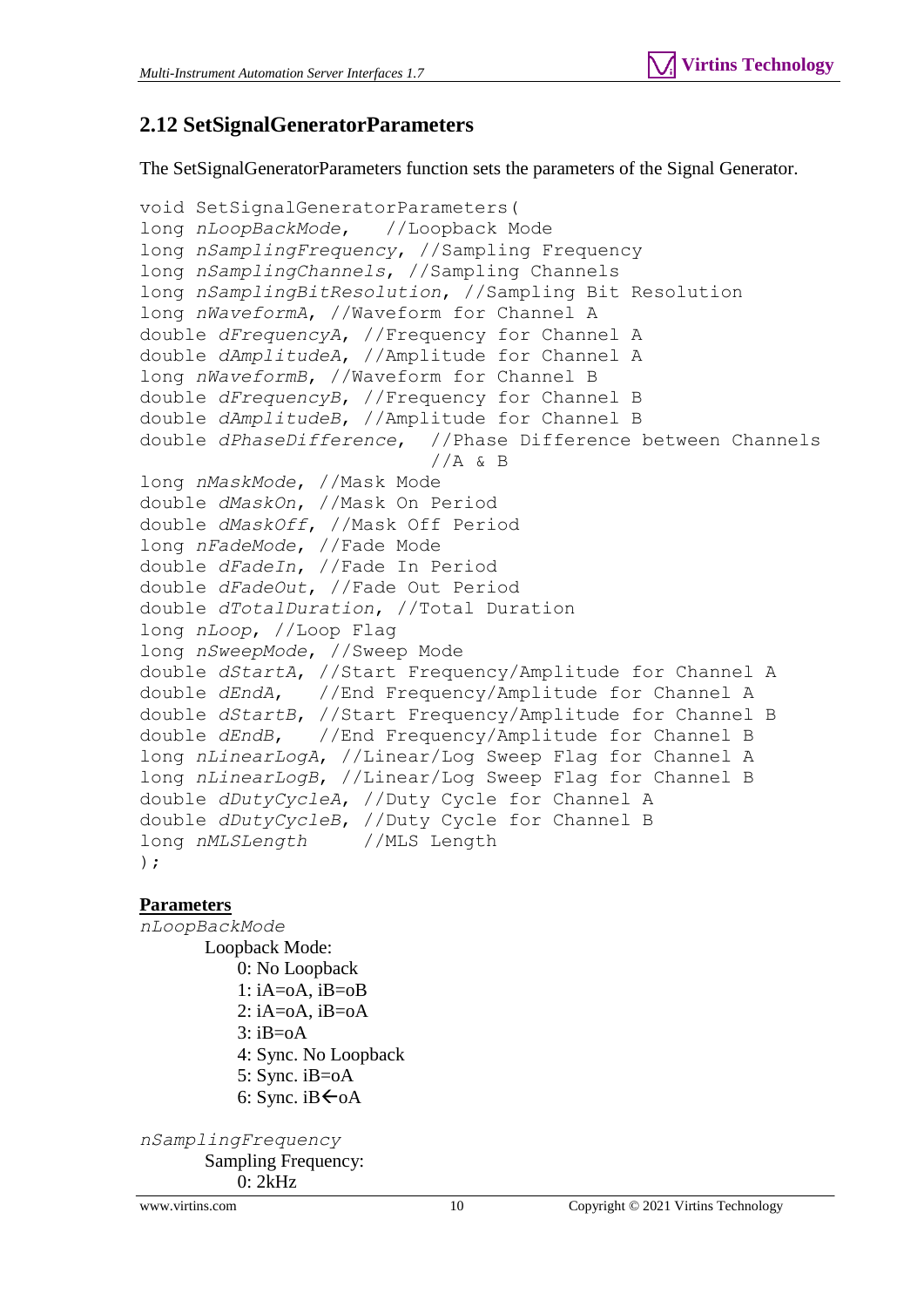1: 4kHz 2: 8kHz 3: 11.025kHz 4: 16kHz 5: 22.05kHz 6: 32kHz 7: 44.1kHz 8: 48kHz 9: 64kHz 10: 88.2kHz 11: 96kHz 12: 176.4kHz 13: 192kHz 14: 200kHz

 Note: The above options are valid if sound card MME is chosen as the DAC device in Multi-Instrument. Otherwise, the indexed sampling frequencies may be different from the above. Please check the Multi-Instrument software to see the options available for a specific DAC device.

#### *nSamplingChannels*

Sampling Channels:  $0: A$ 1: A&B

 Note: The above options are valid if sound card MME is chosen as the DAC device in Multi-Instrument. Otherwise, the indexed sampling channels may be different from the above. Please check the Multi-Instrument software to see the options available for a specific DAC device.

*nSamplingBitResolution*

Sampling Bit Resolution:

- 0: 8 Bit 1: 16 Bit 2: 24 Bit
- Note: The above options are valid if sound card MME is chosen as the DAC device in Multi-Instrument. Otherwise, the indexed sampling bit resolution may be different from the above. Please check the Multi-Instrument software to see the options available for a specific DAC device.

#### *nWaveformA*

Waveform for Channel A:

- 0: None
- 1: Sine
- 2: Rectangle
- 3: Triangle
- 4: SawTooth
- 5: WhiteNoise
- 6: PinkNoise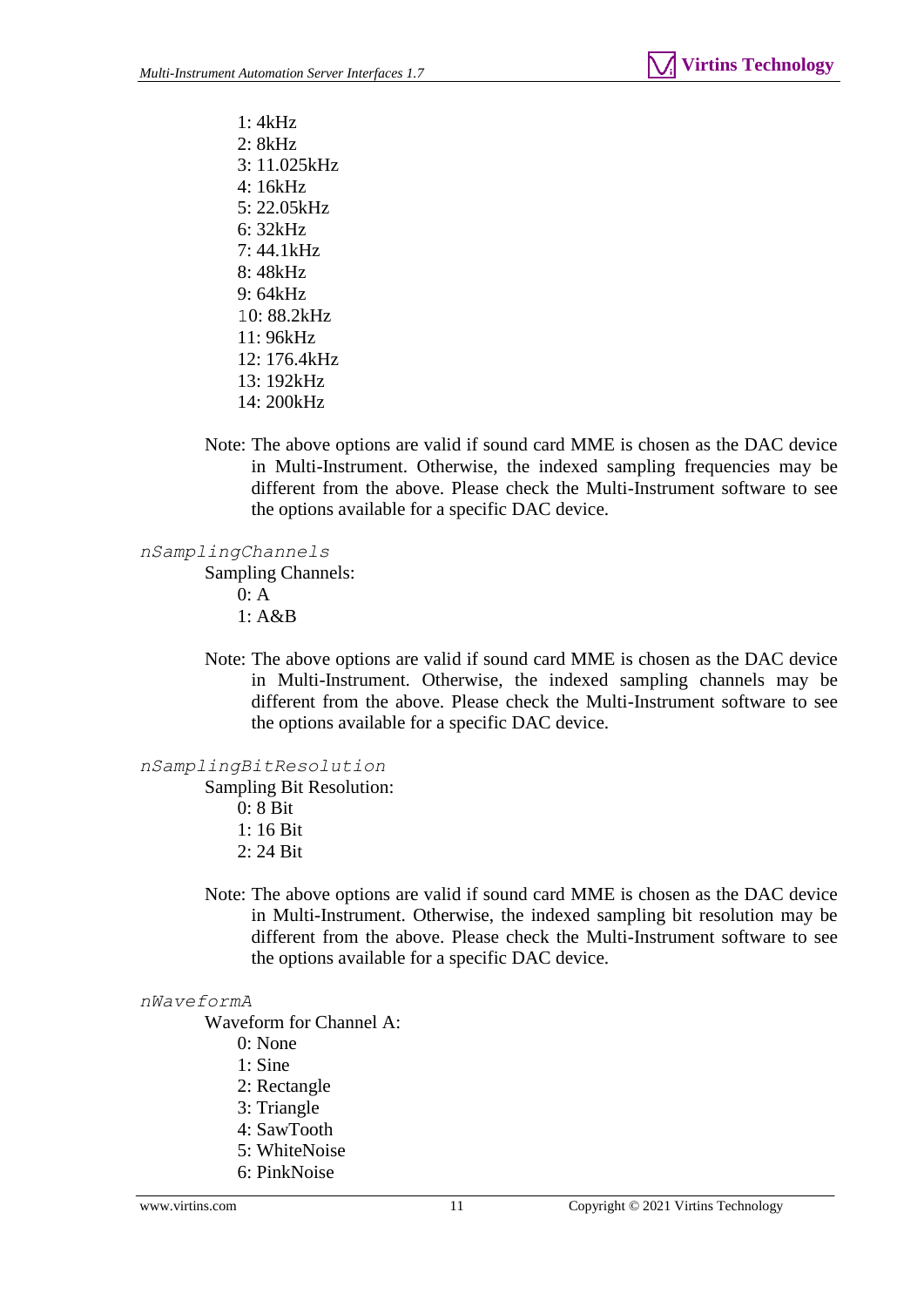#### 7: MultiTones

8: Arbitrary (via Waveform Library File)

9: MLS

 Note: if nWaveformA is set to 7 or 8, nWaveformB should also be set to 7 or 8 respectively, too.

#### *dFrequencyA*

Frequency value in Hz for Channel A. It must be less than or equal to  $\frac{1}{2}$  of the sampling frequency.

#### *dAmplitudeA*

Amplitude value in DAC engineering unit for Channel A. It must be within the fullscale DAC range.

#### *nWaveformB*

Waveform for Channel B:

- 0: None
- 1: Sine
- 2: Rectangle
- 3: Triangle
- 4: SawTooth
- 5: WhiteNoise
- 6: PinkNoise
- 7: MultiTones
- 8: Arbitrary (via Waveform Library File)
- 9: MLS

 Note: if nWaveformB is set to 7 or 8, nWaveformA should also be set to 7 or 8 respectively, too.

#### *dFrequencyB*

Frequency value in Hz for Channel B. It must be less than or equal to  $\frac{1}{2}$  of the sampling frequency.

#### *dAmplitudeB*

Amplitude value in DAC engineering unit for Channel B. It must be within the full-scale DAC range.

#### *dPhaseDifference*

Phase Difference value in degree between the two channels. It must be in the range of –180~180 degree.

#### *nMaskMode*

Mask Mode:

- 0: No Mask
- 1: Mask with Phase Lock
- 2: Mask with No Phase Lock

*dMaskOn*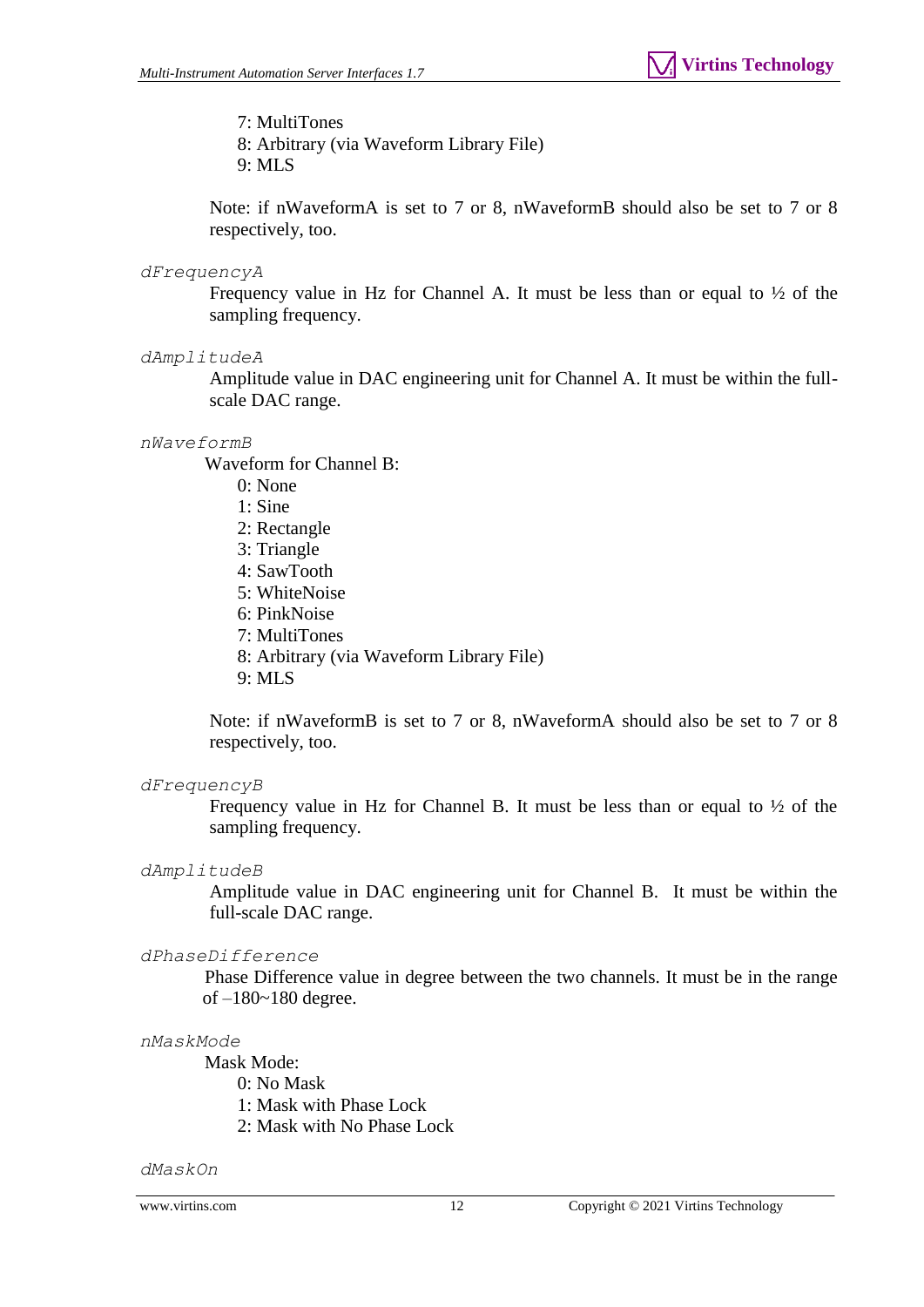Mask On period in second.

#### *dMaskOff*

Mask Off period in second.

```
nFadeMode
```
Fade Mode: 0: No Fade 1: Fade

#### *dFadeIn*

Fade In period in second.

#### *dFadeOut*

Fade Out period in second.

#### *dTotalDuration*

Total Duration in second. Under non-sweep mode, it specifies the duration of the output signal, if nLoop=0. Under sweep mode, it specifies the sweep duration instead.

#### *nLoop*

It specifies whether the output signal should be repeated in loop. Under non-sweep mode, the Total Duration will be ignore if nLoop=1.

- 0: No Loop
- 1: Loop

#### *nSweepMode*

Sweep mode:

0: No Sweep

- 1: Frequency Sweep
- 2: Amplitude Sweep

#### *dStartA*

Start frequency in Hz under frequency sweep mode for Channel A, or start amplitude in DAC engineering unit under amplitude sweep mode for Channel A.

#### *dEndA*

End frequency in Hz under frequency sweep mode for Channel A, or end amplitude in DAC engineering unit under amplitude sweep mode for Channel A.

#### *dStartB*

Start frequency in Hz under frequency sweep mode for Channel B, or start amplitude in DAC engineering unit under amplitude sweep mode for Channel B.

#### *dEndB*

End frequency in Hz under frequency sweep mode for Channel B, or end amplitude in DAC engineering unit under amplitude sweep mode for Channel B.

#### *nLinearLogA*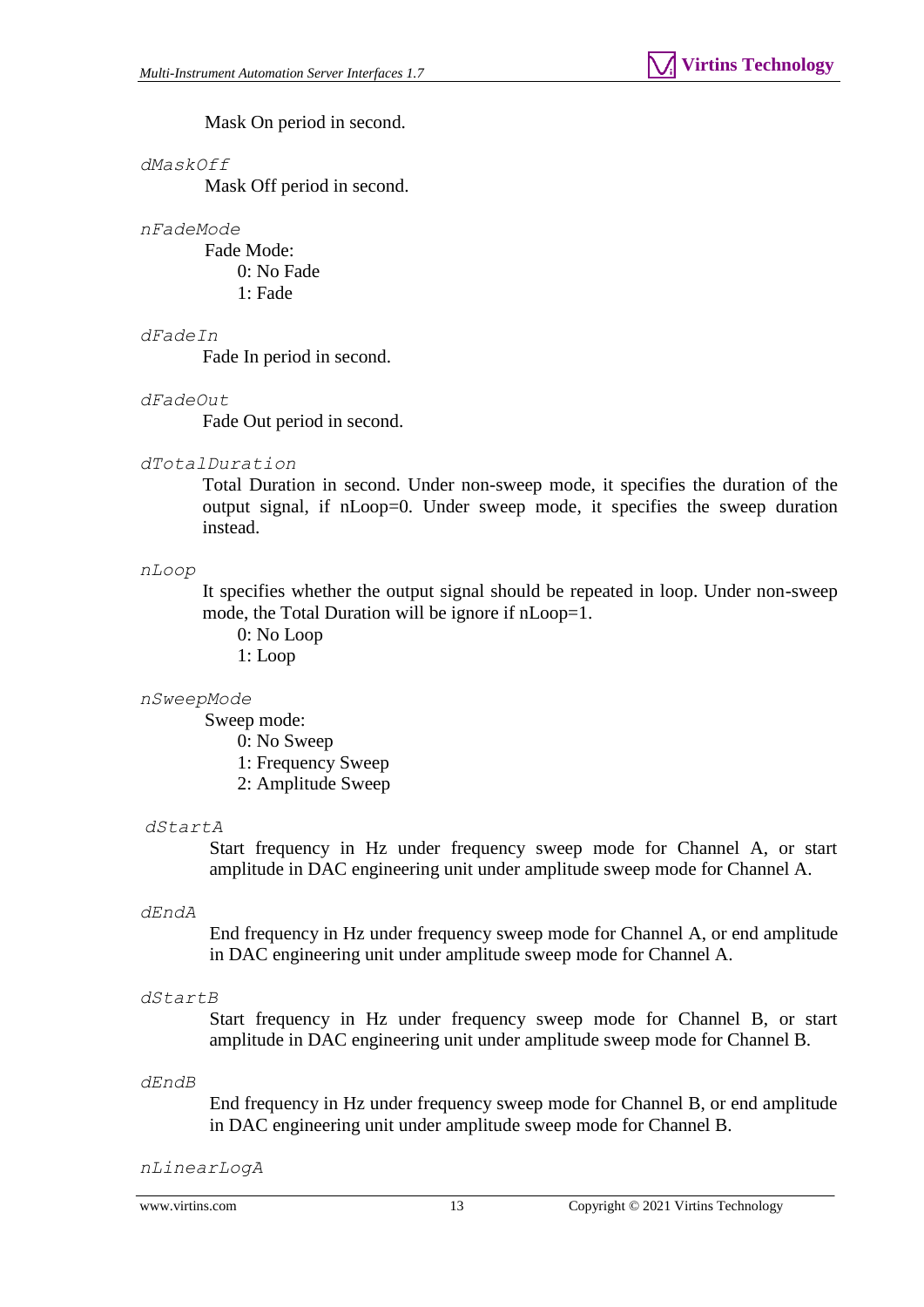Linear/Log sweep Mode for channel A: 0: Linear 1: Log

*nLinearLogB*

Linear/Log sweep Mode for channel B: 0: Linear 1: Log

*dDutyCycleA*

Duty Cycle (0~100) for Channel A, applicable only if the waveform is rectangle.

#### *dDutyCycleB*

Duty Cycle (0~100) for Channel B, applicable only if the waveform is rectangle.

#### *nMLSLength*

MLS length, applicable only if the waveform is MLS.

0: 127 1: 225  $2: 511$ 3: 1023 4: 2047 5: 4095 6: 8191 7: 16383 8: 32767 9: 65535 10: 131071 11: 262143 12: 524287 13: 1048575 14: 2097151 15: 4194303 16: 8388607 17: 16777215

#### **Remarks**

This function can only be called after the Signal Generator is opened. Calling this function will have no effect when the Signal Generator of Multi-Instrument is in running state.

### <span id="page-13-0"></span>**2.13 UpdateMultiToneItem**

The UpdateMultiToneItem function updates the specified Multitone item.

```
void UpdateMultiToneItem(
long nChannelNo, //Channel No.
long nItemNo, //Item No. 
long nWaveform, //Waveform 
long nFrequency, //Frequency
double dRelativeAmplitude, //Relative Amplitude
```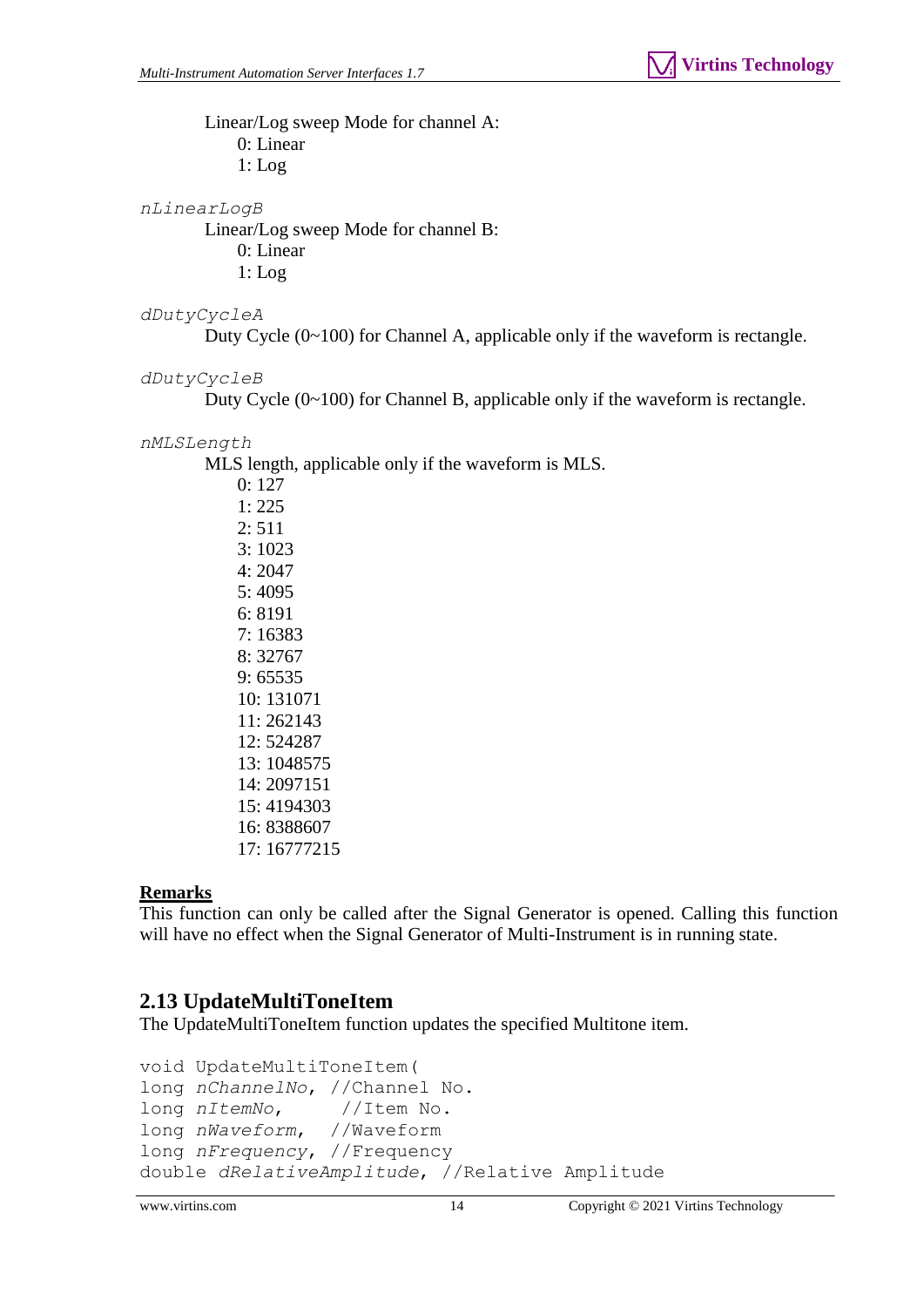double *dPhase* //Phase );

#### **Parameters**

*nChannelNo*

Channel No.: 0: Channel A 1: Channel B

*nItemNo*

Item No.. It must be in the range of 0~31.

*nWaveform*

Waveform:

- 1: Sine
- 2: Rectangle
- 3: Triangle
- 4: SawTooth
- 5: WhiteNoise
- 6: PinkNoise

#### *nFrequency*

Frequency value in Hz. It must be less than or equal to ½ of the sampling frequency and greater than 0 Hz.

### *dRelativeAmplitude*

Relative Amplitude value. It is recommended to use a value in the range of 0~1. It is dimensionless.

#### *dPhase*

Initial Phase value in degree. It must be in the range of  $-180-180$  degree.

#### **Remarks**

This function should be called just after calling SetSignalGeneratorParameters function to set the waveform for both channels to be MultiTones.

### <span id="page-14-0"></span>**2.14 SetNumberOfMultiToneItems**

The SetNumberOfMultiToneItems function sets the number of MultiTone items for both Channels A & B.

```
void SetNumberOfMultiToneItems (
long nCountA, //Number of MultiTone items in Channel A 
long nCountB //Number of MultiTone items in Channel B
);
```
#### **Parameters**

*nCountA*

Number of MultiTone items in Channel A. It must be in the range of 0~31;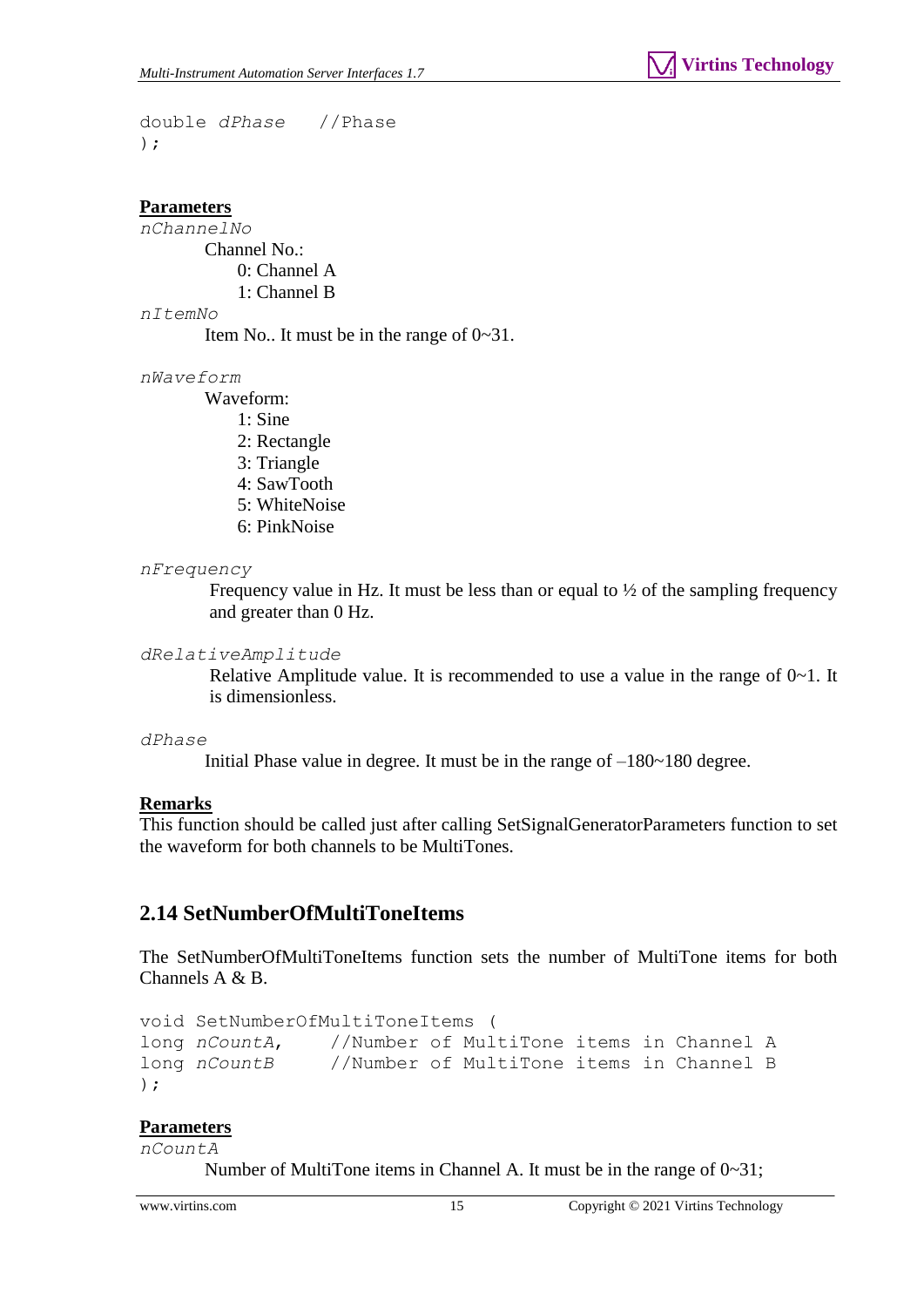*nCountB*

Number of MultiTone items in Channel B. It must be in the range of 0~31;

### **Remarks**

This function should be called just after calling SetSignalGeneratorParameters function to set the waveform for both channels to be MultiTones.

## <span id="page-15-0"></span>**2.15 LoadWFLibrary**

The LoadWFLibrary function loads the waveform library file.

```
void LoadWFLibrary (
LPCTSTR sWFLibraryFileName //Waveform library file name 
);
```
### **Parameters**

```
SWFLibraryFileName
     Waveform library file name.
```
### **Remarks**

This function should be called just after calling SetSignalGeneratorParameters function to set the waveform for both channels to be WFLibrary.

## <span id="page-15-1"></span>**2.16 StartDAO**

The StartDAO function starts the Signal Generator. This function can only be called after the Signal Generator is opened. Signal output can still be performed when the Signal Generator panel is hidden.

```
void StartDAO()
```
## <span id="page-15-2"></span>**2.17 StopDAO**

The StopDAO function stops the Signal Generator. This function can only be called after the Signal Generator is opened.

```
void StopDAO()
```
## <span id="page-15-3"></span>**2.18 GetDAOStatus**

The GetDAOStatus function returns the DAO status. DAO is the short form for "Data Output".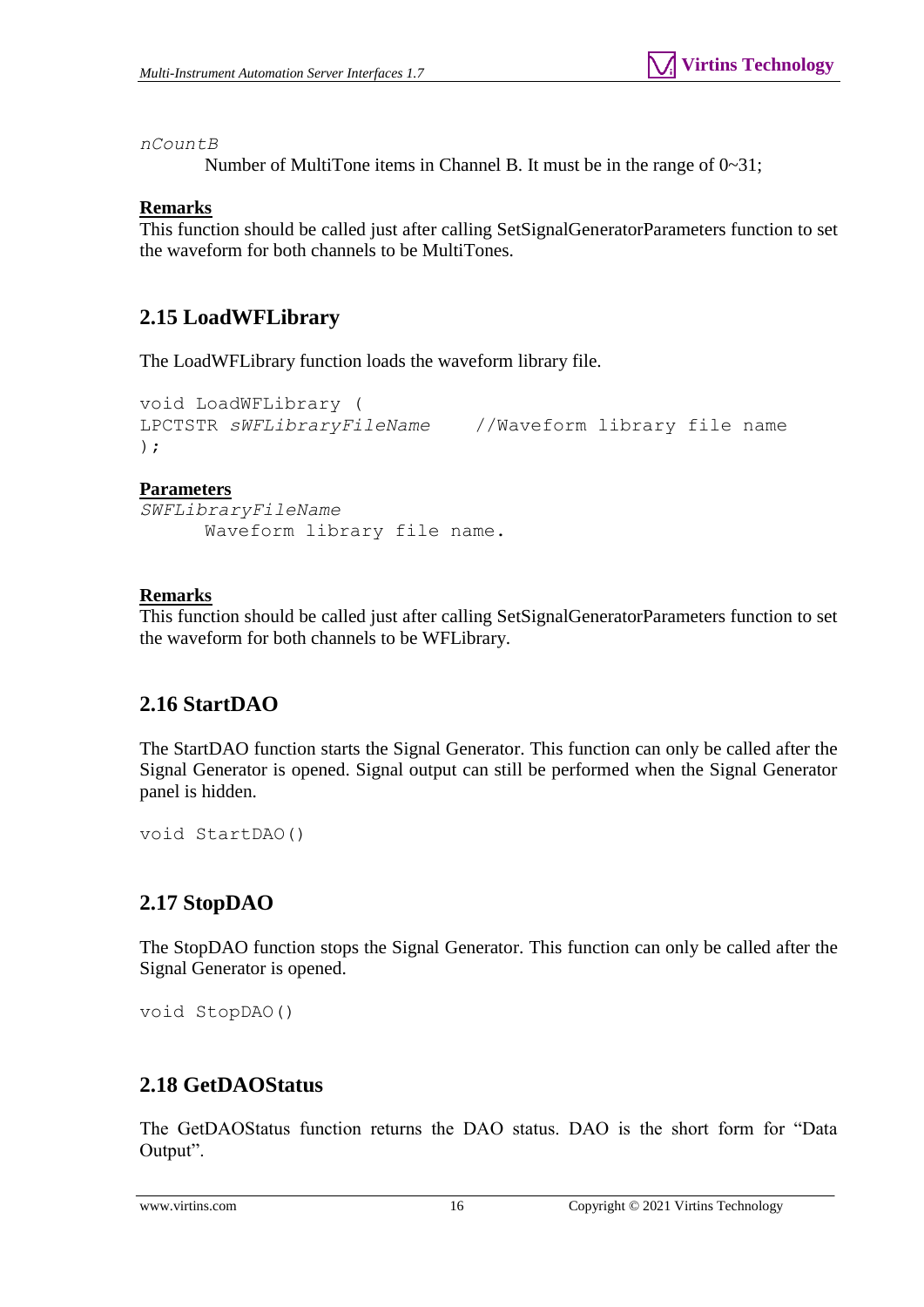long GetDAOStatus()

#### **Return Values**

0: Stopped

1: Running

## <span id="page-16-0"></span>**2.19 SetDAQParameters**

The SetDAQParameters function sets the DAQ parameters. DAQ is the short form for "Data Acquisition".

```
void SetDAQParameters(
long nSamplingFrequency, //Sampling Frequency
long nSamplingChannels, //Sampling Channels
long nSamplingBitResolution, //Sampling Bit Resolution
long nRecordLength, //Record Length
long nTriggerMode, //Trigger Mode
long nTriggerSource, //Trigger Source
long nTriggerEdge, //Trigger Edge
long nTriggerLevel, //Trigger Level
long nTriggerDelay, //Trigger Delay
long nRangeA, //Range for Channel A
long nRangeB, //Range for Channel B
long nCouplingTypeA, //Coupling Type for Channel A
long nCouplingTypeB, //Coupling Type for Channel B
long nProbeSwitchPositionA, //Probe Switch Position for Ch. A
long nProbeSwitchPositionB //Probe Switch Position for Ch. B
)
```
#### **Parameters**

*nSamplingFrequency* Sampling Frequency: 0: 2kHz  $1.4kHz$ 2: 8kHz 3: 11.025kHz  $4.16kHz$ 5: 22.05kHz 6: 32kHz 7: 44.1kHz 8: 48kHz 9: 64kHz 10: 88.2kHz 11: 96kHz 12: 176.4kHz 13: 192kHz 14: 200kHz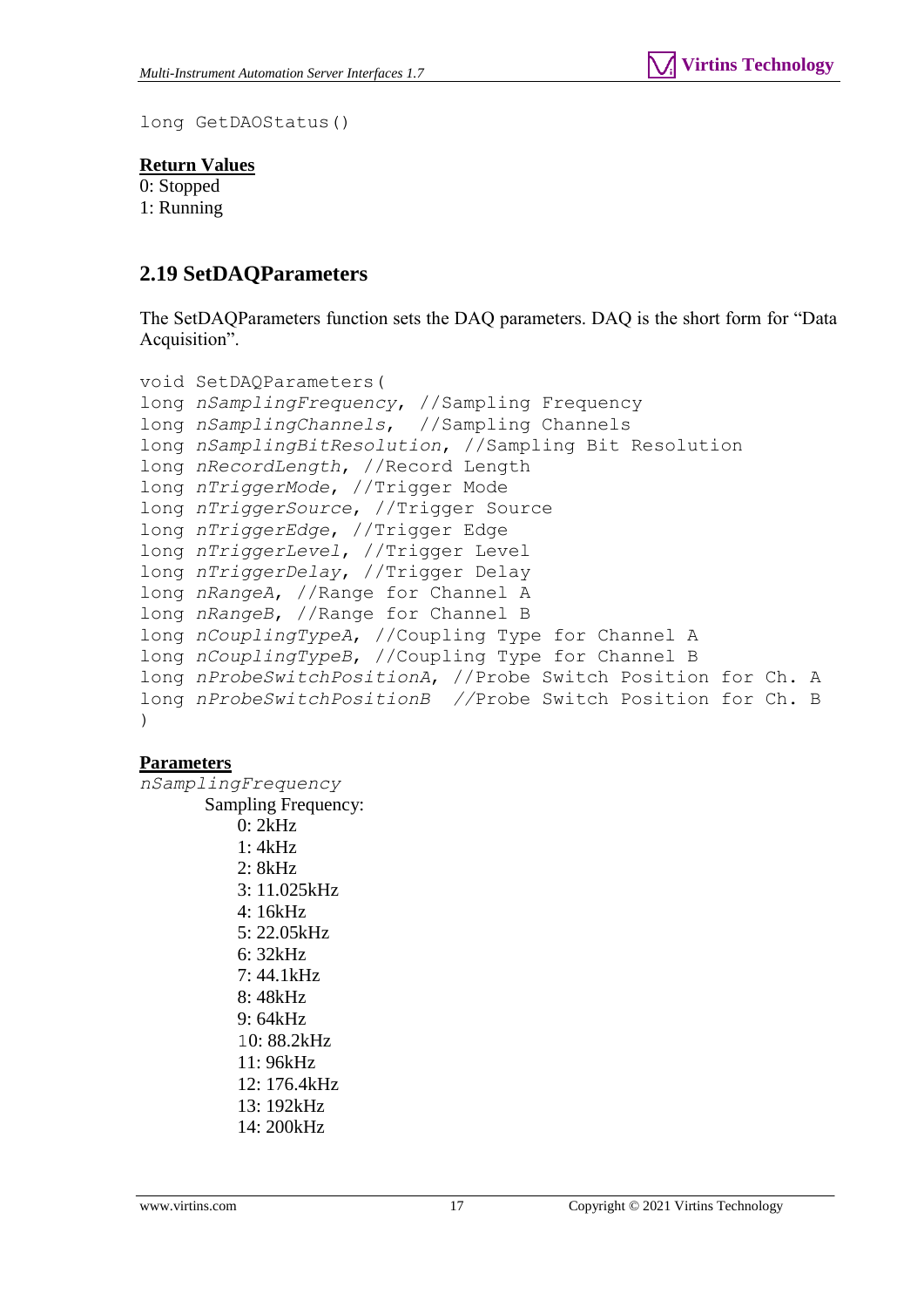Note: The above options are valid if sound card MME is chosen as the ADC device in Multi-Instrument. Otherwise, the indexed sampling frequencies may be different from the above. Please check the Multi-Instrument software to see the options available for a specific ADC device.

#### *nSamplingChannels*

Sampling Channels: 0: A  $1. A\&B$ 

 Note: The above options are valid if sound card MME is chosen as the ADC device in Multi-Instrument. Otherwise, the indexed sampling channels may be different from the above. Please check the Multi-Instrument software to see the options available for a specific ADC device.

#### *nSamplingBitResolution*

Sampling Bit Resolution:

0: 8 Bit 1: 16 Bit  $2: 24$  Bit

Note: The above options are valid if sound card MME is chosen as the ADC device in Multi-Instrument. Otherwise, the indexed sampling bit resolution may be different from the above. Please check the Multi-Instrument software to see the options available for a specific ADC device.

#### *nRecordLength*

Record Length per frame of the oscilloscope.

#### *nTriggerMode*

Trigger Mode:

- 0: Auto
- 1: Normal
- 2: Single
- 3: Slow
- Note: The above options are valid if sound card MME is chosen as the ADC device in Multi-Instrument. Otherwise, the indexed sampling bit resolution may be different from the above. Please check the Multi-Instrument software to see the options available for a specific ADC device.

#### *nTriggerSource*

Trigger Source:

- 0: A
- 1: B
- Note: The above options are valid if sound card MME is chosen as the ADC device in Multi-Instrument. Otherwise, the indexed sampling bit resolution may be different from the above. Please check the Multi-Instrument software to see the options available for a specific ADC device.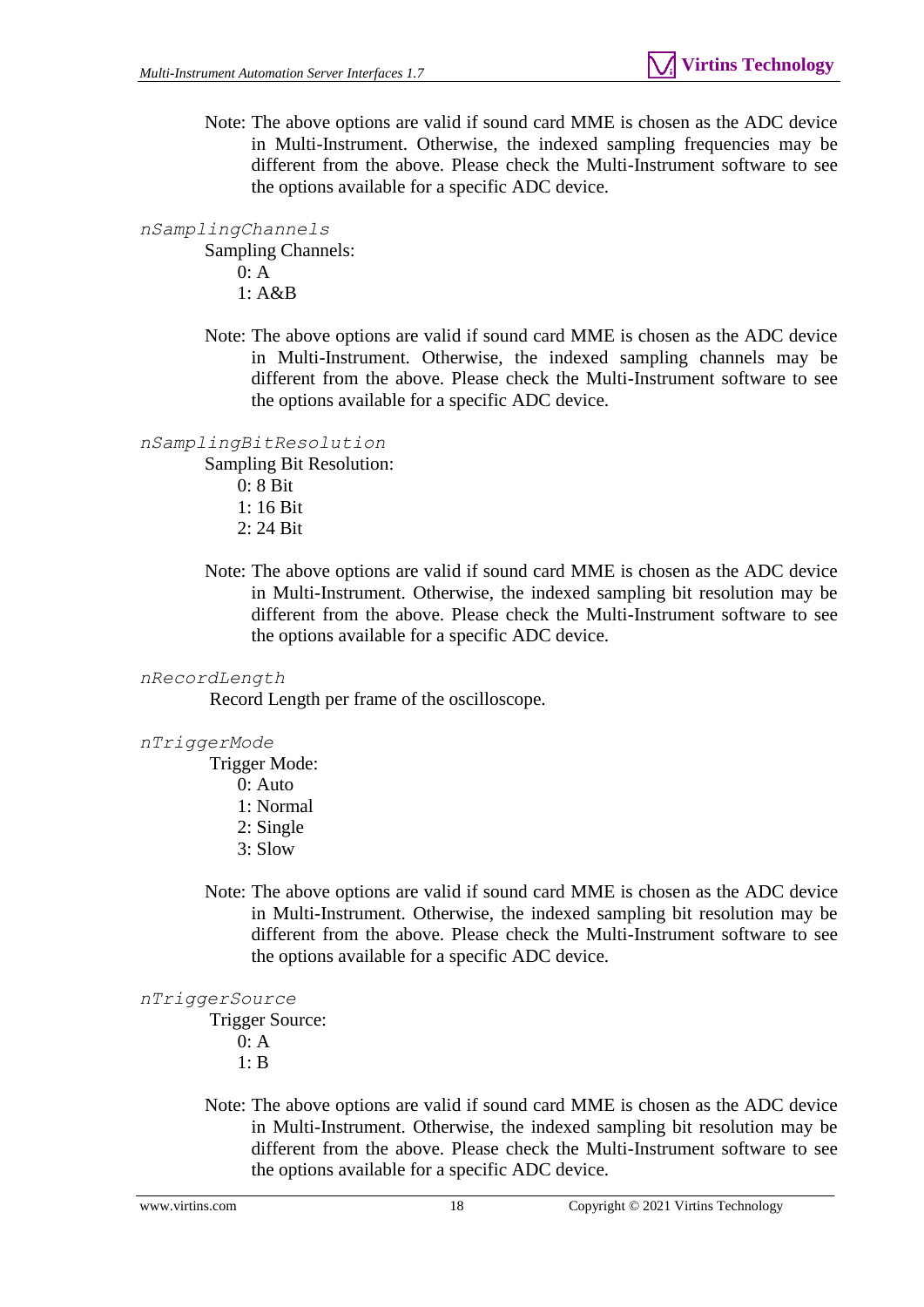#### *nTriggerEdge*

Trigger Source:

- 0: Up
- 1: Down
- 2: Up or Down
- 3: Jump
- 4: Differential
- Note: The above options are valid if sound card MME is chosen as the ADC device in Multi-Instrument. Otherwise, the indexed sampling bit resolution may be different from the above. Please check the Multi-Instrument software to see the options available for a specific ADC device.

#### *nTriggerLevel*

Trigger Level, adjustable from –100%~100% depending on the ADC device used.

#### *nTriggerDelay*

Trigger Delay, adjustable from –100%~100% depending on the ADC device used.

#### *nRangeA*

ADC Range for Channel A, available options depending on the ADC device used.

#### *nRangeB*

ADC Range for Channel B, available options depending on the ADC device used:

#### *nCouplingTypeA*

 Coupling Type for Channel A, available options depending on the ADC device used:

- $0.4C$
- 1: DC

#### *nCouplingTypeB*

 Coupling Type for Channel B, available options depending on the ADC device used:

- 0: AC 1: DC
- 

#### *nProbeSwitchPositionA*

Probe Switch Position for Channel A, depending on the probe used.

- 0: 1 1: 2
- 2: 3

### *nProbeSwitchPositionB*

Probe Switch Position for Channel B, depending on the probe used.

- 0: 1
- 1: 2
- 2: 3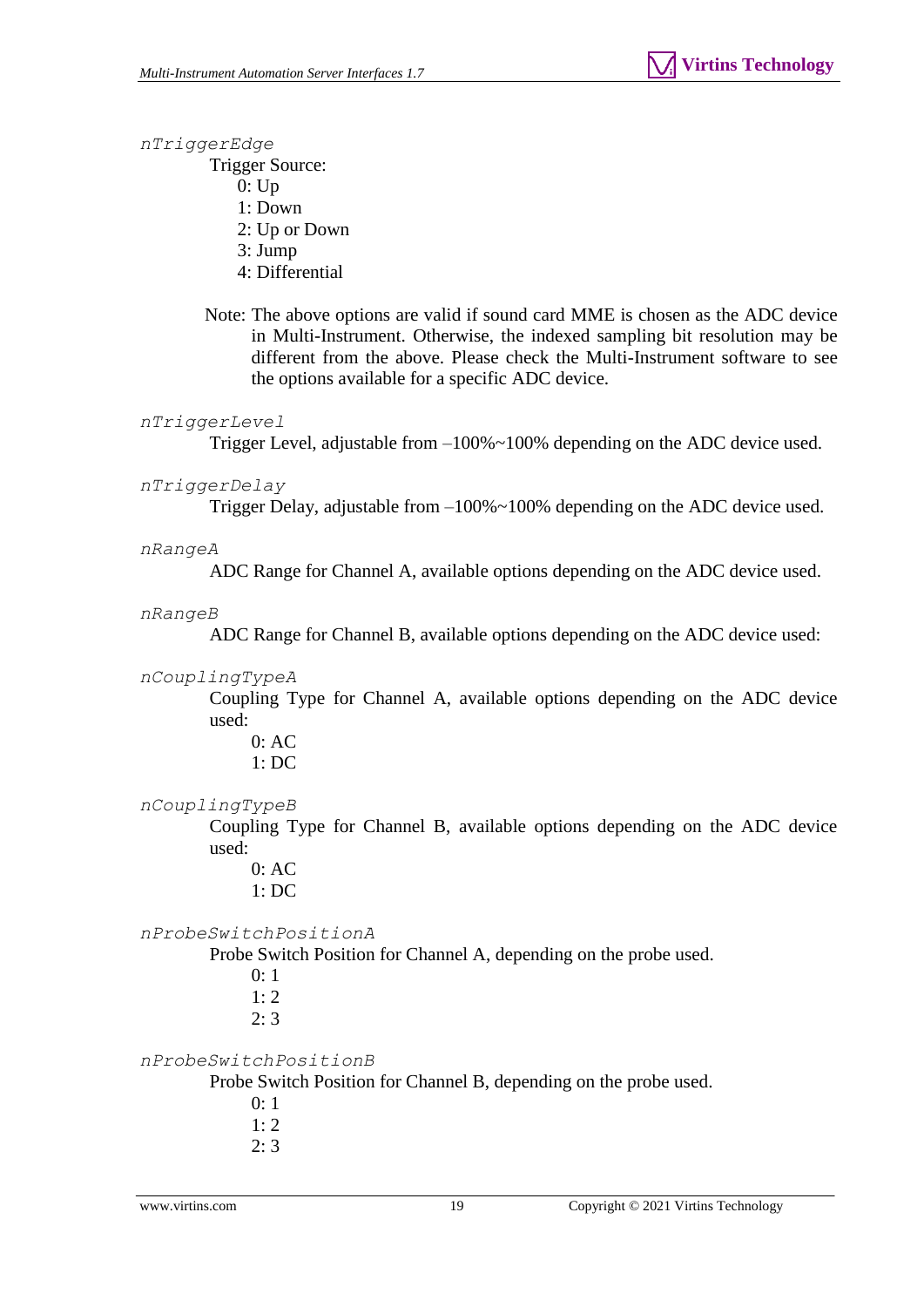### **Remarks**

Calling this function will have no effect when the DAQ of Multi-Instrument is in running state.

### <span id="page-19-0"></span>**2.20 SetViewParameters**

The SetViewParameters sets the parameters of different views of Multi-Instrument.

```
void SetViewParameters(
long nViewID, //View ID
long nViewType, //View Type
long nParameter1, //Parameter 1
long nParameter2, //Parameter 2
long nParameter3, //Parameter 3
long nParameter4, //Parameter 4
long nParameter5, //Parameter 5
long nParameter6, //Parameter 6
long nParameter7, //Parameter 7
long nParameter8, //Parameter 8
long nParameter9, //Parameter 9
long nParameter10, //Parameter 10
double dParameter11, //Parameter 11
double dParameter12 //Parameter 12
)
```
### **Parameters**

*nViewID* View ID: 0: Oscilloscope 1: Spectrum Analyzer

 2: Multimeter 3: Spectrum 3D Plot

*nViewType*

View Type:

 For Oscilloscope: 0: A&B 1: A+B  $2: A-B$  $3: A \times B$ 4: A|B

For Spectrum Analyzer:

- 0: Amplitude Spectrum
- 1: Phase Spectrum
- 2: Auto Correlation
- 3: Cross Correlation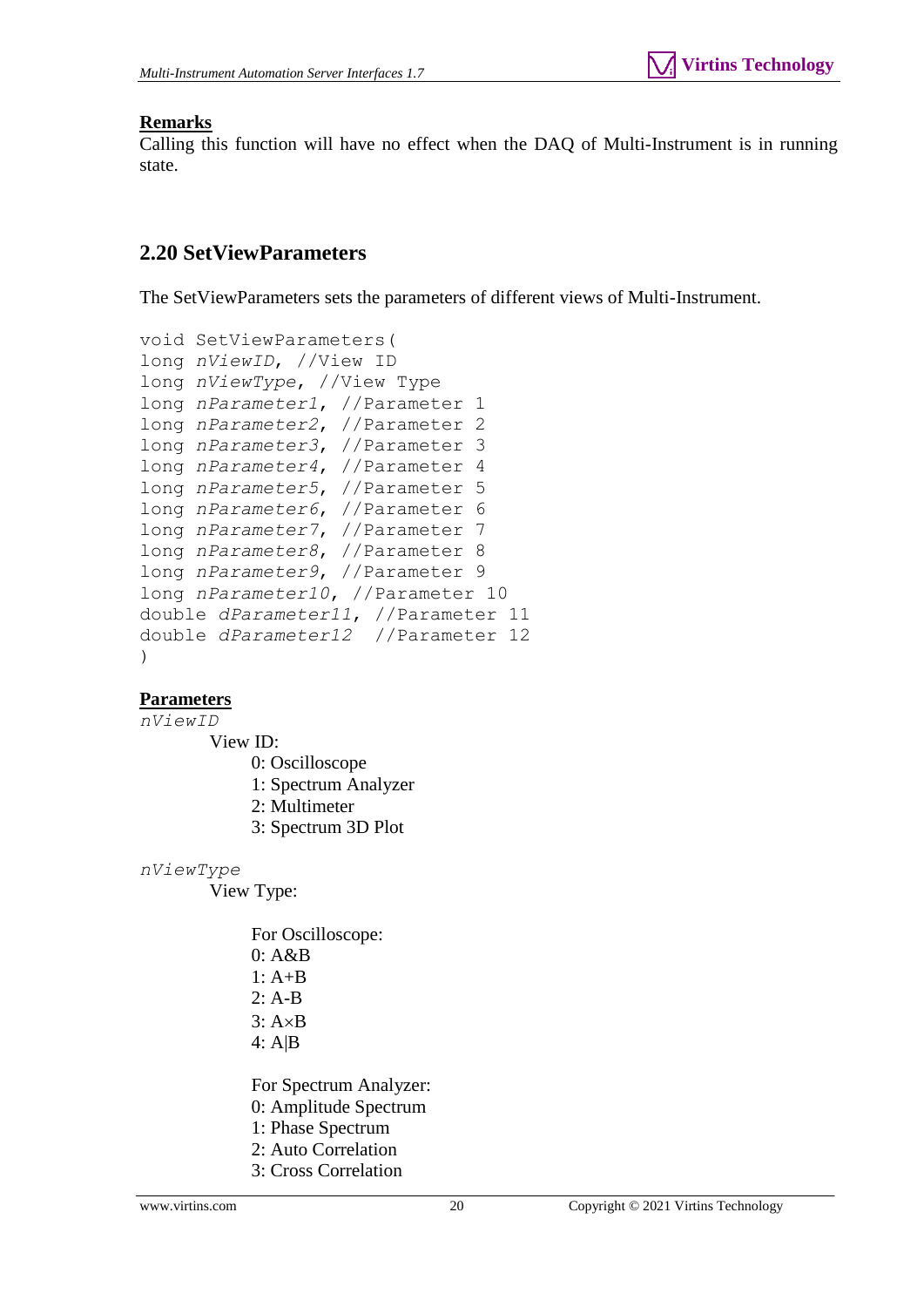- 4: Coherence Function
- 5: Transfer Function
- 6: Impulse Response

 For Multimeter 0: RMS 1: dBV 2: dBu 3: dBSPL  $4:$  dB $(A)$ 5: dB(B) 6: dB(C) 7: Frequency Counter 8: RPM 9: Counter 10: Duty Cycle 11: F/V 12: Cycle RMS 13: Cycle Mean 14: Vibrometer

 For Spectrum 3D Plot 0: Waterfall

1: Spectrogram

#### *nParameter1*

View Parameter 1:

 For Oscilloscope: Reserved. For Spectrum Analyzer: Index of FFT Size options. For Multimeter: Counter Trigger Level (-100%~100%) for Channel A. For Spectrum 3D Plot: Index of T Range options.

#### *nParameter2*

View Parameter 2:

For Oscilloscope: Reserved.

 For Spectrum Analyzer: Index of Window Function options. For Multimeter: Counter Trigger Level (-100%~100%) for Channel B. For Spectrum 3D Plot: Tilt Angle (0~90 degree) of T axis

#### *nParameter3*

View Parameter 3:

 For Oscilloscope: Reserved. For Spectrum Analyzer: Index of Window Overlap options. For Multimeter: Counter Trigger Hysteresis (0%~100%) for Channel A. For Spectrum 3D Plot: Height Percentage (5%~90%) of Y axis

#### *nParameter4*

 View Parameter 4: For Oscilloscope: Reserved. For Spectrum Analyzer: Reserved.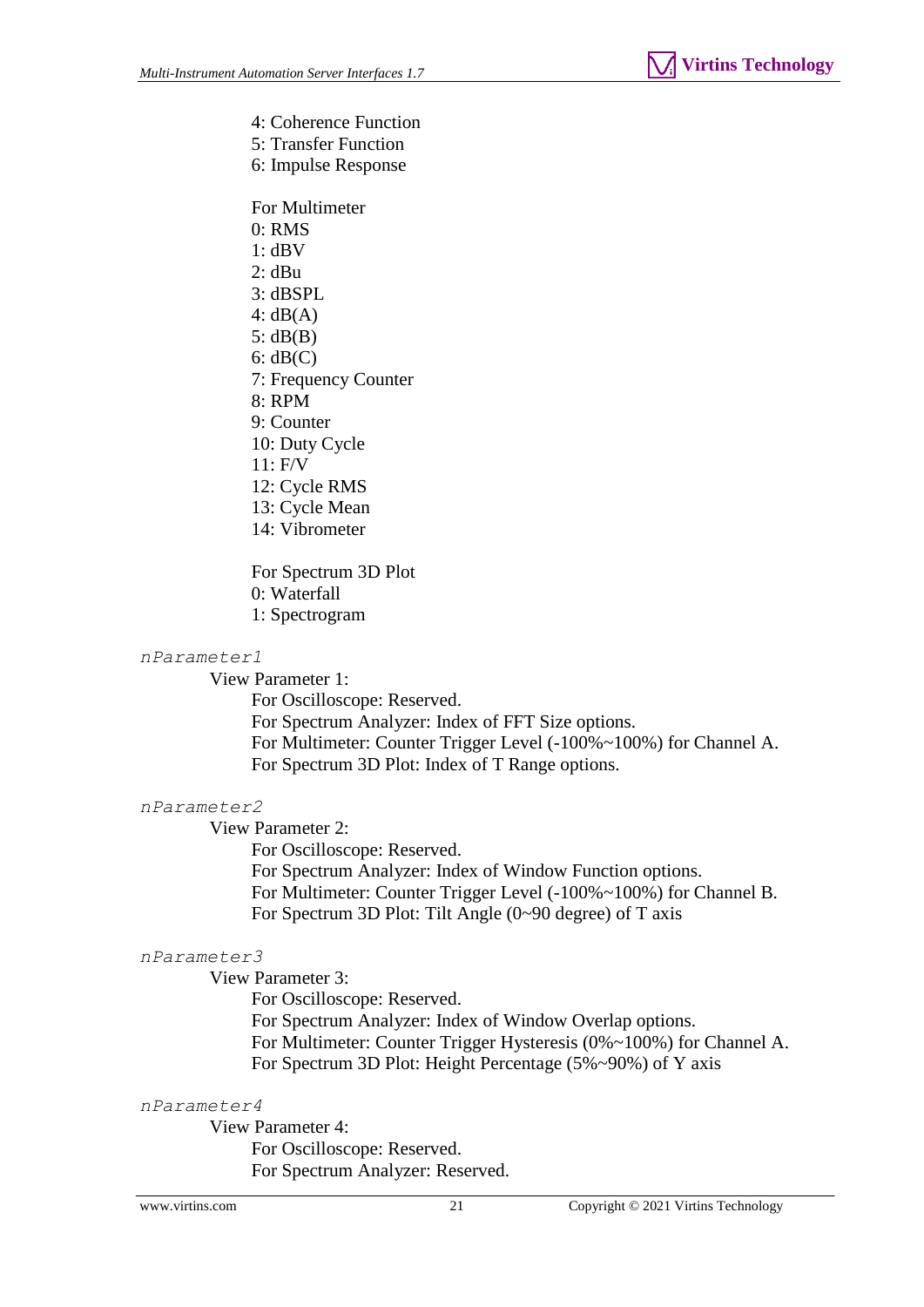For Multimeter: Counter Trigger Hysteresis (0%~100%) for Channel B. For Spectrum 3D Plot: Reserved.

```
nParameter5~nParameter10
        Reserved.
```
*dparameter11*

View Parameter 11:

 For Oscilloscope: Reserved. For Spectrum Analyzer: Reserved. For Multimeter: Counter Frequency Divider for Channel A. For Spectrum 3D Plot: Reserved.

```
dparameter12
```
 View Parameter 12: For Oscilloscope: Reserved. For Spectrum Analyzer: Reserved. For Multimeter: Counter Frequency Divider for Channel B. For Spectrum 3D Plot: Reserved.

## <span id="page-21-0"></span>**2.21 StartDAQ**

The StartDAQ function starts the DAQ.

```
void StartDAQ()
```
## <span id="page-21-1"></span>**2.22 StopDAQ**

The StopDAQ function stops the DAQ.

```
void StopDAQ()
```
### <span id="page-21-2"></span>**2.23 Record**

The Record function starts the DAQ in record mode.

```
void Record()
```
## <span id="page-21-3"></span>**2.24 GetDAQStatus**

The GetDAQStatus function returns the DAQ status. DAQ is the short form for "Data Acquisition".

long GetDAQStatus()

### **Return Values**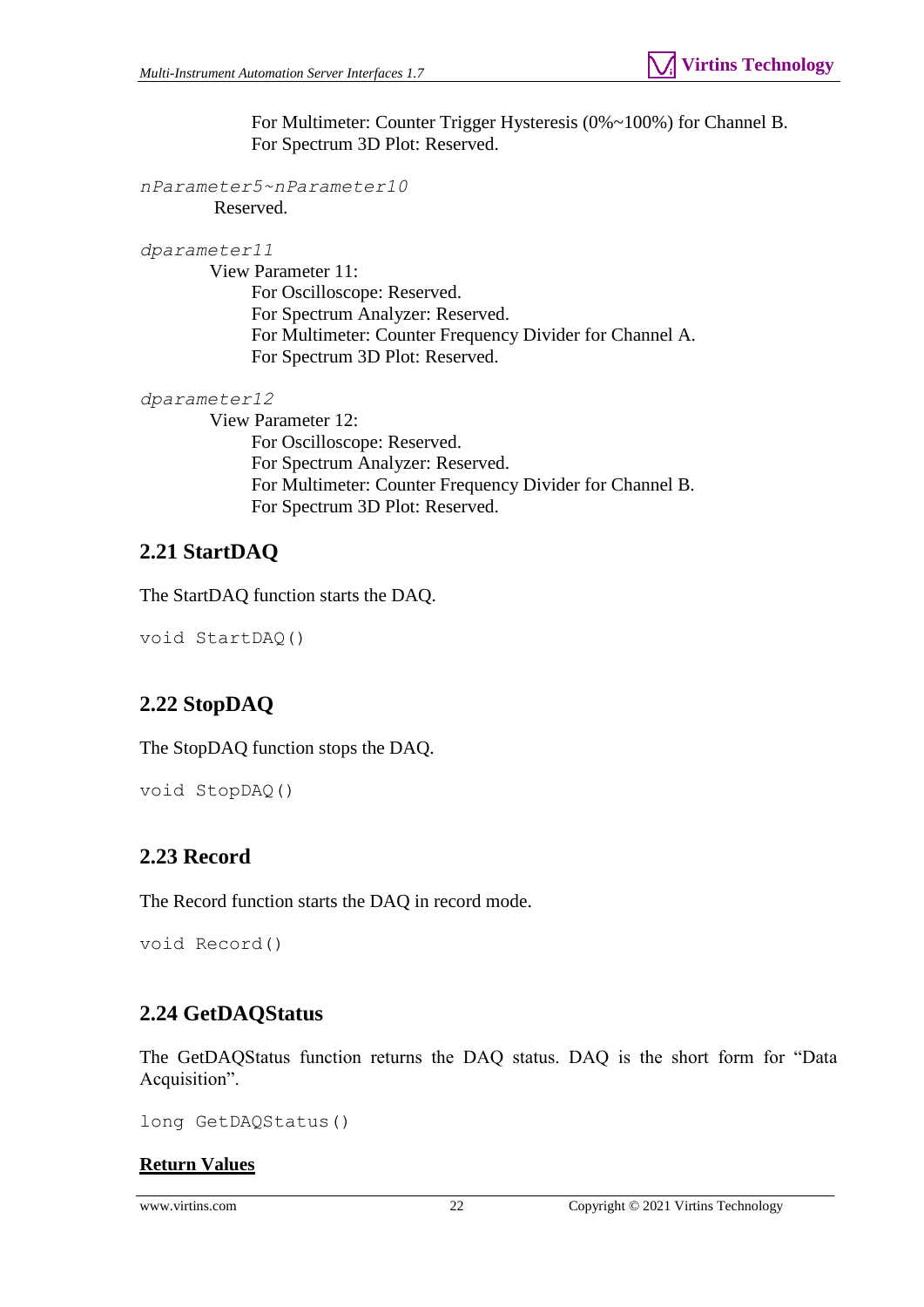0: Stopped

1: Running

## <span id="page-22-0"></span>**2.25 GetDDP**

The GetDDP function returns the requested DDP value. DDP is the short form for "Derived Data Point".

```
double GetDDP(
LPCTSTR sDDPName //DDP Name
)
```
### **Parameters**

*sDDPName*

DDP name, DDP is the short form for "Derived Data Point".

### **Return Values**

1.0E40: failed. Others: the current value of the DDP.

## <span id="page-22-1"></span>**2.26 LoadPanelSettingFile**

The LoadPanelSettingFile function loads a specified panel setting file, which can be used to set DAQ, DAO and View parameters. Those functions such as SetSignalGeneratorParameters, UpdateMultiToneItem, SetNumberOfMultiToneItems, LoadWFLibrary, SetDAQParameters and SetViewParameters introduced previously set only a limited number of parameters whereas LoadPanelSettingFile function can be used to set almost all parameters.

```
void LoadPanelSettingFile(
LPCTSTR sPanelSettingFileName //Panel Setting File name
)
```
### **Parameters**

*sPanelSettingFileName* Panel Setting File name.

Note: To load a panel setting file, the DAQ and DAO must be in stop state.

## <span id="page-22-2"></span>**2.27 LoadFile**

The LoadFile function loads the specified wave file or TXT file.

```
void LoadFile(
```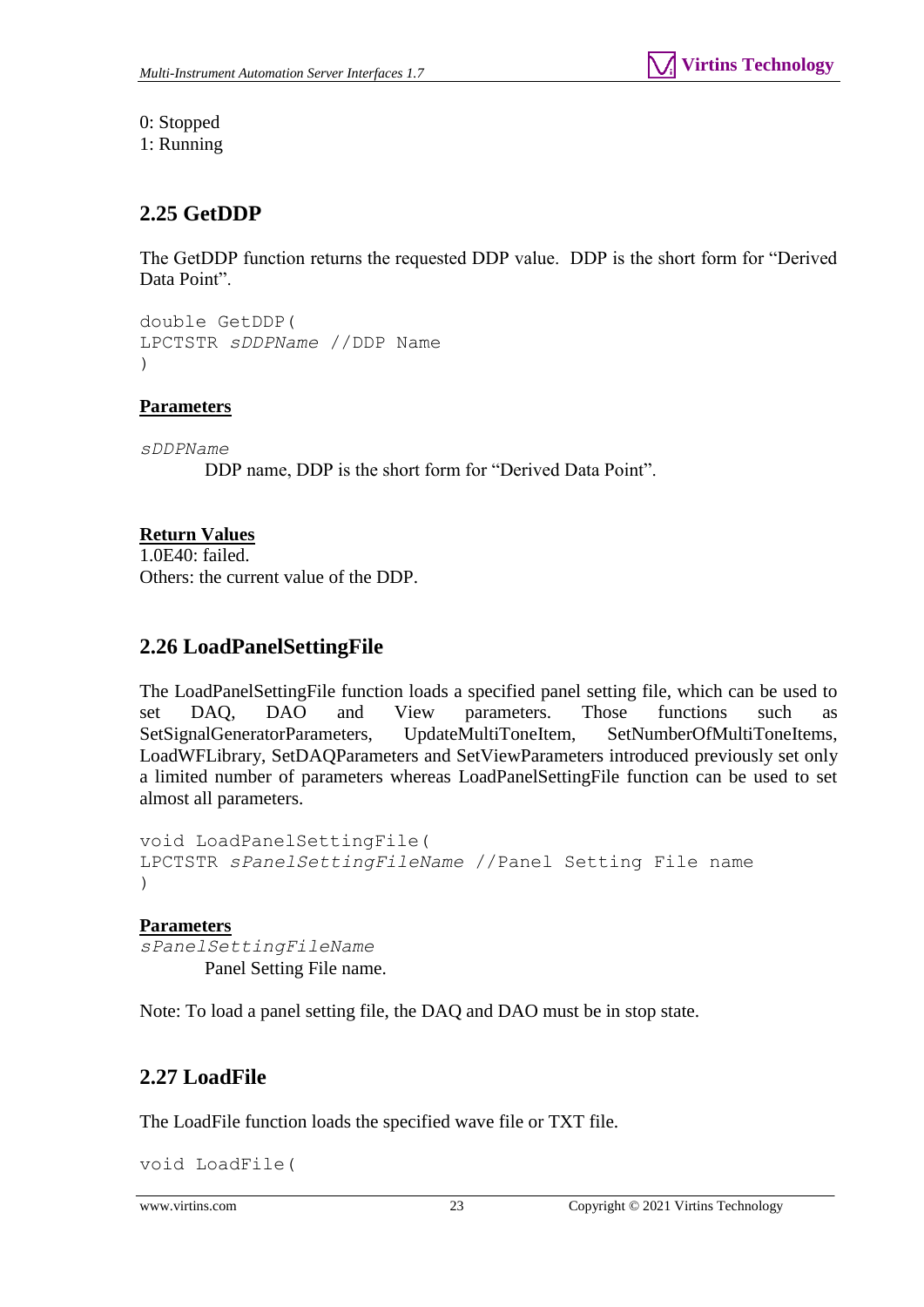```
LPCTSTR sFileName //File name
)
```
### **Parameters**

*sFileName* File name to be loaded.

### <span id="page-23-0"></span>**2.28 SaveFile**

The SaveFile function saves the wave data to the specified file.

```
void SaveFile(
LPCTSTR sFileName //File name
)
```
### **Parameters**

*sFileName* File name to be saved.

### <span id="page-23-1"></span>**2.29 OscilloscopeExport**

The OscilloscopeExport function exports the wave data to the specified TXT file.

```
void OscilloscopeExport(
LPCTSTR sFileName //File name
)
```
### **Parameters**

*sFileName* File name to be exported.

### <span id="page-23-2"></span>**2.30 SpectrumAnalyzerExport**

The SpectrumAnalyzerExport function exports the data in the spectrum analyzer to the specified TXT file.

```
void SpectrumAnalyzerExport(
LPCTSTR sFileName //File name
)
```

```
Parameters
```
*sFileName*

File name to be exported.

## <span id="page-23-3"></span>**2.31 LockGUI**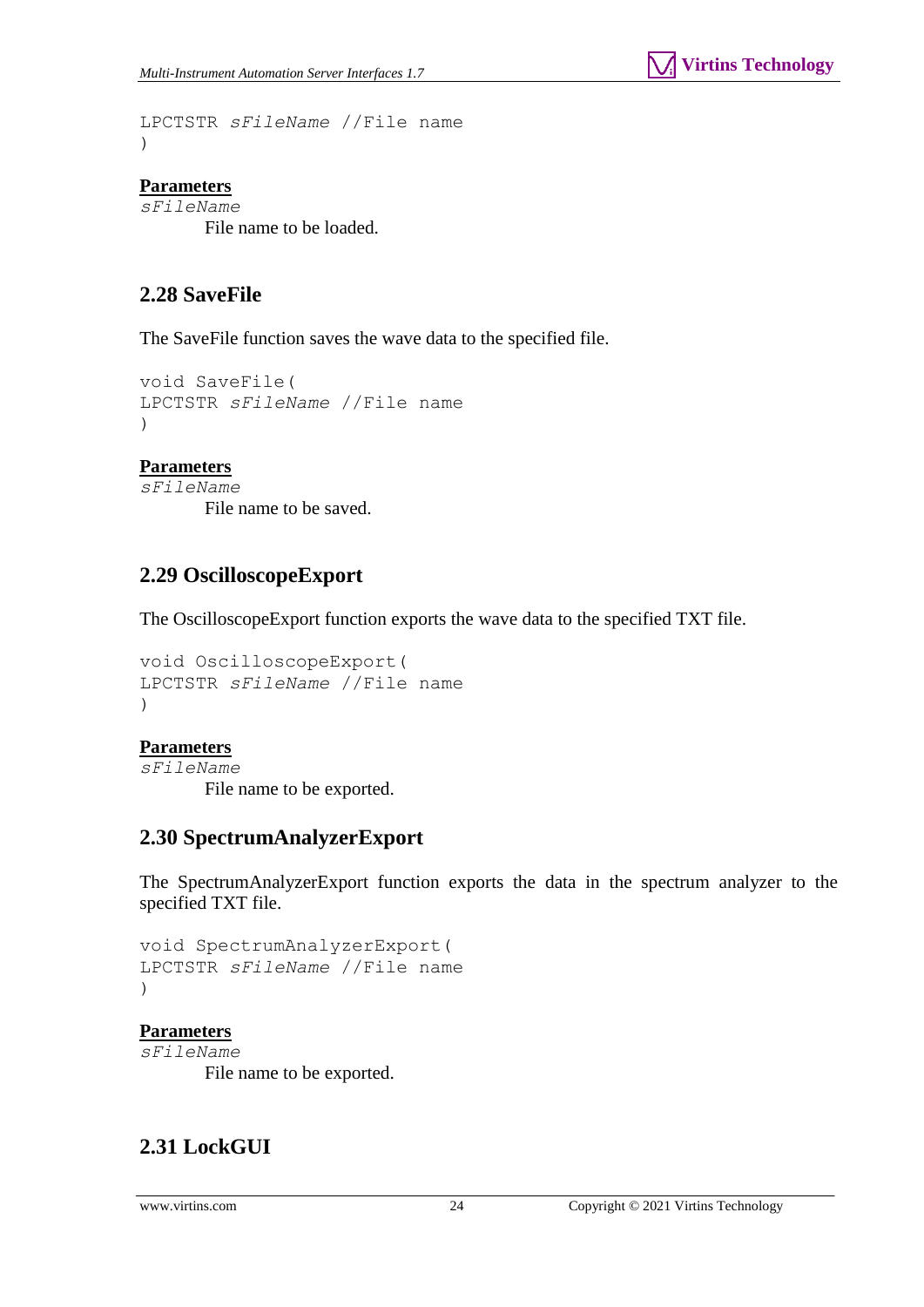The LockGUI function locks the GUI of Multi-Instrument. GUI is the short form for "Graphical User Interface".

void LockGUI()

## <span id="page-24-0"></span>**2.32 UnlockGUI**

The UnLockGUI function unlocks the GUI of Multi-Instrument. GUI is the short form for "Graphical User Interface".

void UnlockGUI()

## <span id="page-24-1"></span>**2.33 Unlock**

The Unlock function unlocks the MI automation server so that it can be controlled by an Automation client program via the its exposed interfaces. This function must be called before any Automation interfaces can be used.

```
void Unlock(
long nSerialNumberPart1, //serial number part 1 
long nSerialNumberPart2, //serial number part 2
long nSerialNumberPart3, //serial number part 3
long nSerialNumberPart4 //serial number part 4
)
```
### **Parameters**

*nSerialNumberPart1* Part 1 of the serial number of the MI automation server.

*nSerialNumberPart1* Part 2 of the serial number of the MI automation server.

*nSerialNumberPart1*

Part 3 of the serial number of the MI automation server.

```
nSerialNumberPart1
```
Part 4 of the serial number of the MI automation server.

Note that:

- 1. The serial number has a format of part1-part2-part3-part4, where each part contains four characters in hex format
- 2. For copy-protected MI automation server, such as the trial version, the softkey activated version, or the USB hardkey activated version, a generic serial number F65A-7C8A-D92E-18EC should be used.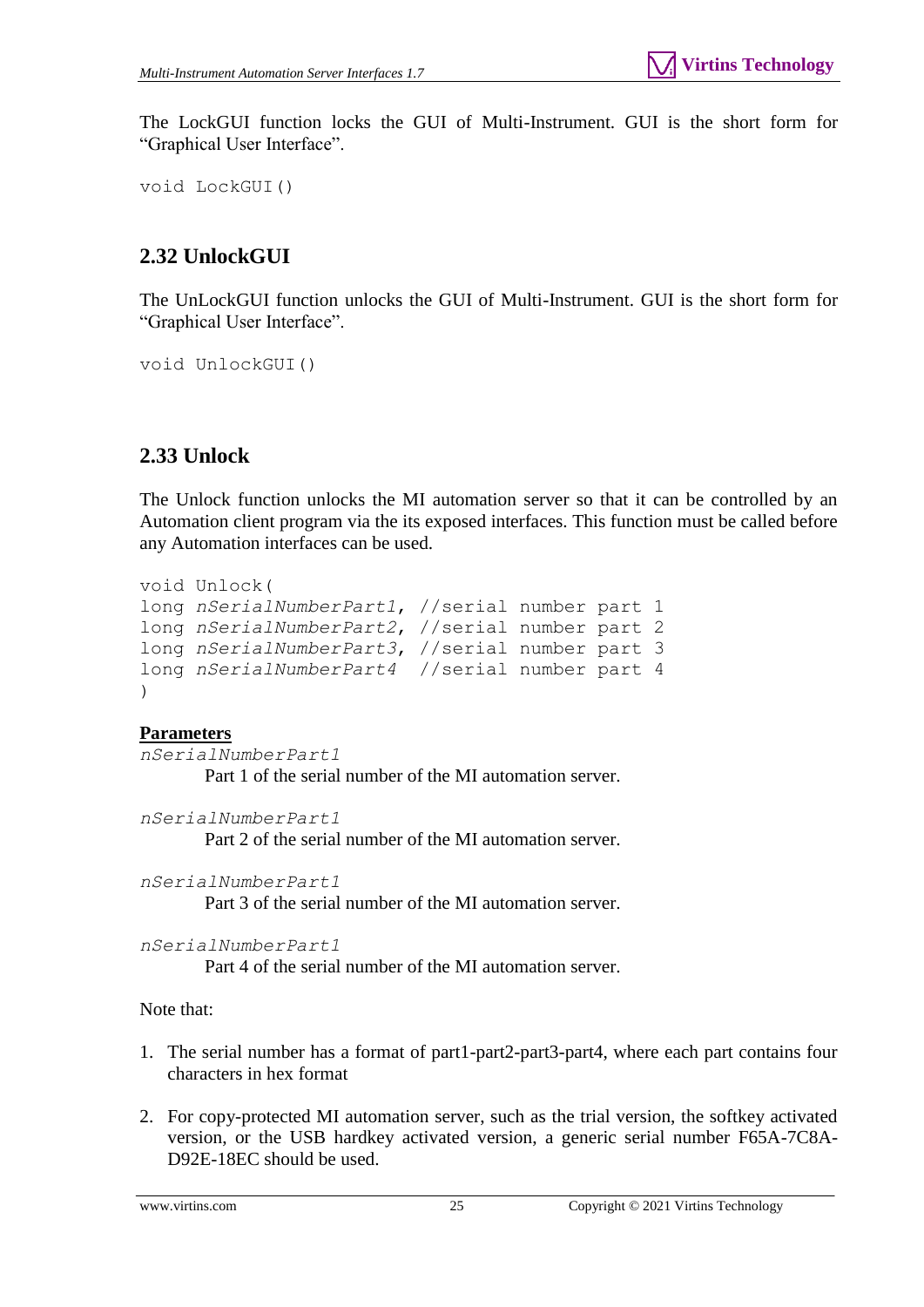3. For not-copy-protected MI automation server, which is usually the case for OEM, a customer specific serial number will be given when the server is purchased from Virtins Technology.

## <span id="page-25-0"></span>**2.34 GetADCDeviceNo**

The GetADCDeviceNo function returns the ADC Device No. currently being used.

long GetADCDeviceNo()

**Return Values** ADC Device No.

## <span id="page-25-1"></span>**2.35 GetDACDeviceNo**

The GetDACDeviceNo function returns the DAC Device No. currently being used.

long GetDACDeviceNo()

**Return Values** DAC Device No.

## <span id="page-25-2"></span>**2.36 SetADCDeviceNo**

The SetADCDeviceNo function sets the ADC Device No. to be used.

void SetADCDeviceNo(long nADCDeviceNo)

**Parameters** *nADCDeviceNo* ADC Device No.

**Return Values** ADC Device No.

Note: To change the ADC Device No., the DAQ must be in stop state.

## <span id="page-25-3"></span>**2.37 SetDACDeviceNo**

The SetDACDeviceNo function sets the DAC Device No. to be used.

void SetDACDeviceNo(long nDACDeviceNo)

**Parameters** *nDACDeviceNo*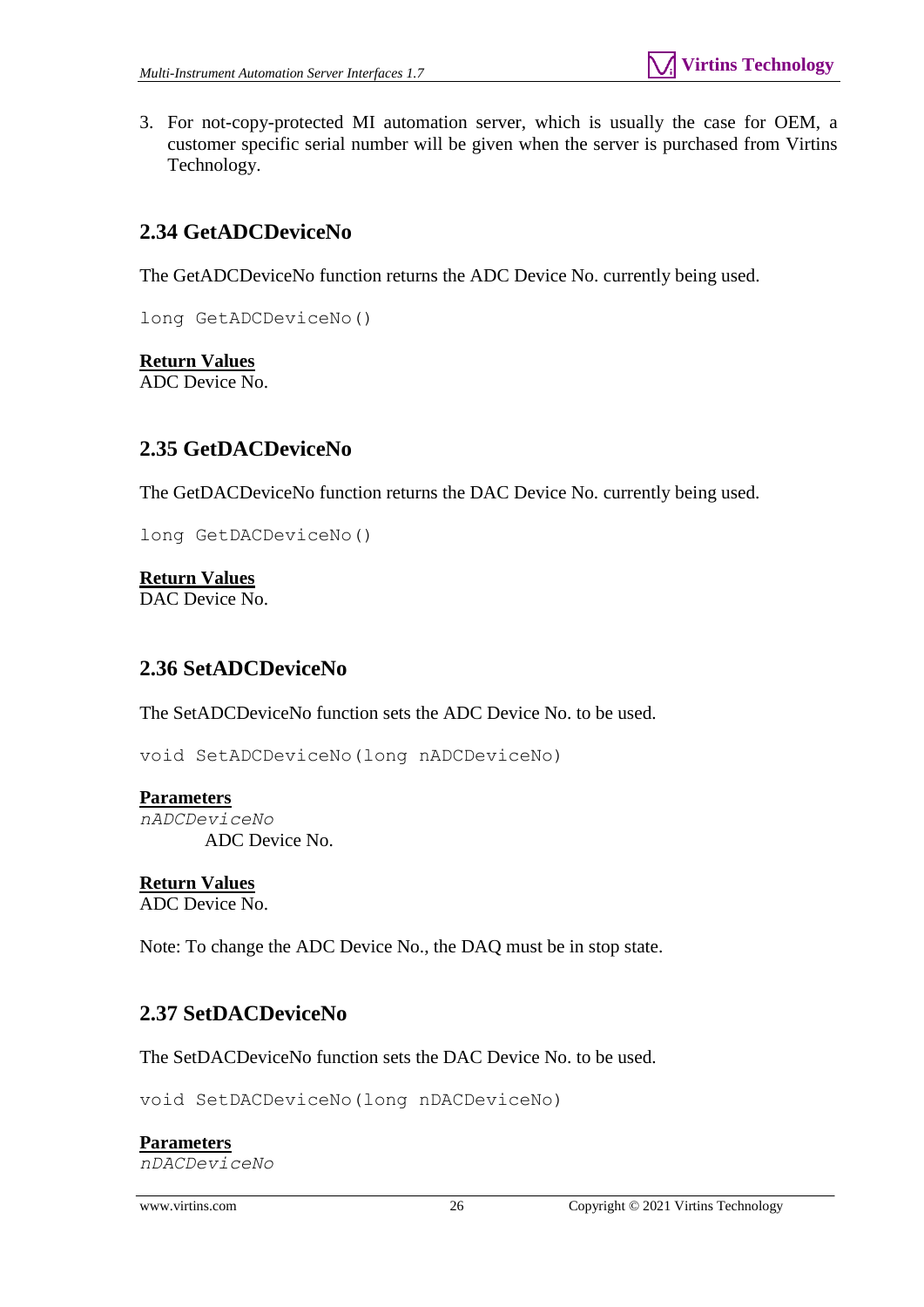DAC Device No.

### **Return Values**

DAC Device No.

Note: To change the DAC Device No., the DAO must be in stop state.

## <span id="page-26-0"></span>**2.38 GetADCDeviceCount**

The GetADCDeviceCount function returns the number of ADC Devices in the same Device Category (e.g. SoundCardMME, VT DAQ 1, etc.) in the system.

long GetADCDeviceCount()

### **Return Values**

ADC Device Count.

## <span id="page-26-1"></span>**2.39 GetDACDeviceCount**

The GetDACDeviceCount function returns the number of DAC Devices in the same Device Category (e.g. SoundCardMME, VT DAO 1, etc.) in the system.

long GetDACDeviceCount()

### **Return Values**

DAC Device Count.

### <span id="page-26-2"></span>**2.40 GetADCDeviceName**

The GetADCDeviceName function returns the name of the ADC Device specified by the Device No..

BSTR GetADCDeviceName(long nADCDeviceNo)

### **Parameters**

*nADCDeviceNo* ADC Device No.

#### **Return Values** ADC Device Name.

### <span id="page-26-3"></span>**2.41 GetDACDeviceName**

The GetDACDeviceName function returns the name of the DAC Device specified by the Device No..

BSTR GetDACDeviceName(long nDACDeviceNo)

### **Parameters**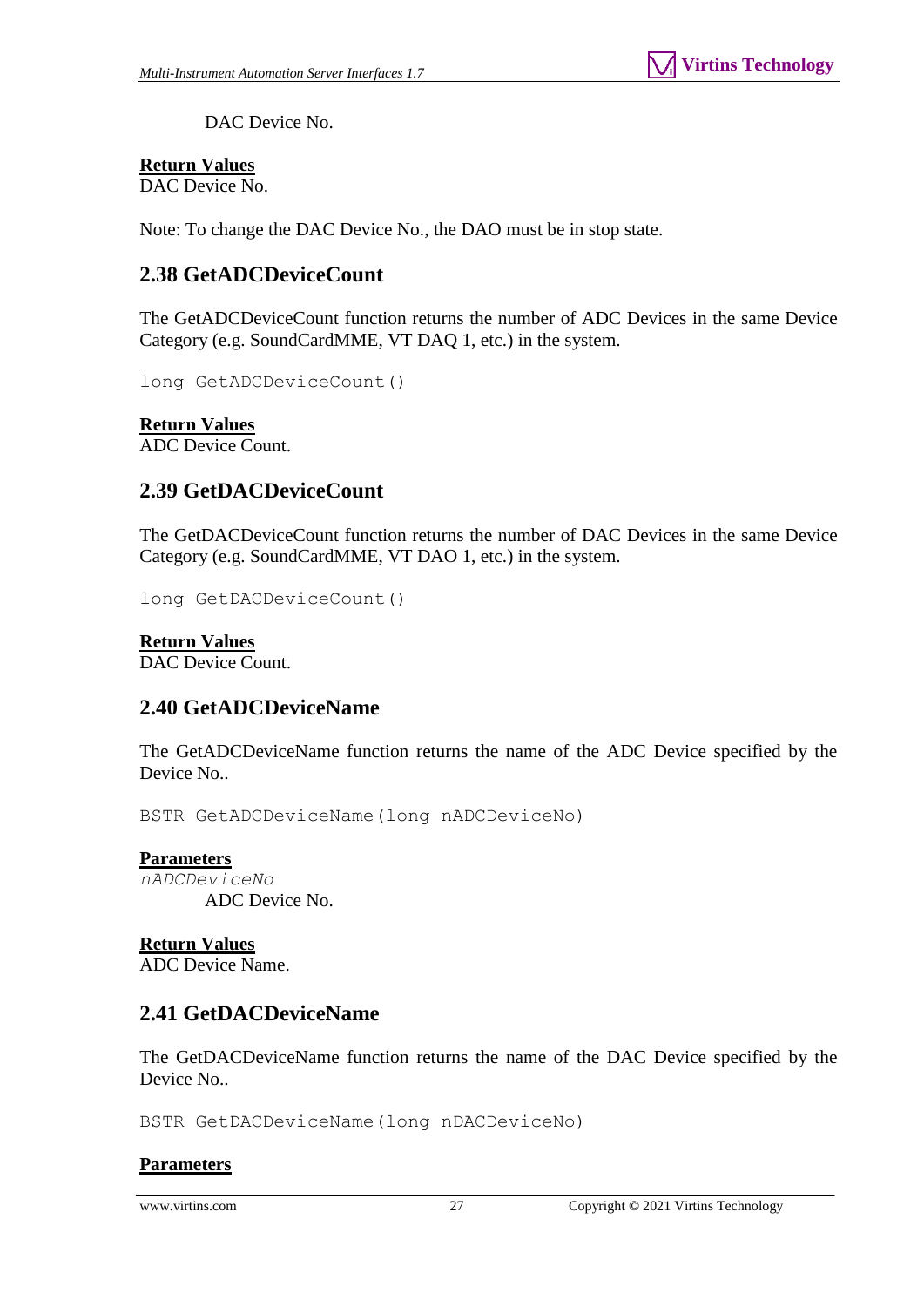*nDACDeviceNo* DAC Device No.

**Return Values** DAC Device Name.

## <span id="page-27-0"></span>**2.42 SetUDDP**

The SetUDDP function assigns a value to a UDDP inside Multi-Instrument. UDDP is the short form for "User Defined Data Point". The UDDP window in Multi-Instrument must be open but there is no need to define the UDDP manually in Multi-Instrument as its definition will be set by this function.

void SetUDDP( LPCTSTR *sUDDPName* //UDDP Name double dValue )

### **Parameters**

*sUDDPName*

UDDP name, UDDP is the short form for "User Defined Data Point". Supported UDDP names are UDDP1(UU) ~ UDDP16(UU)

*dValue*

The value assigned to the UDDP.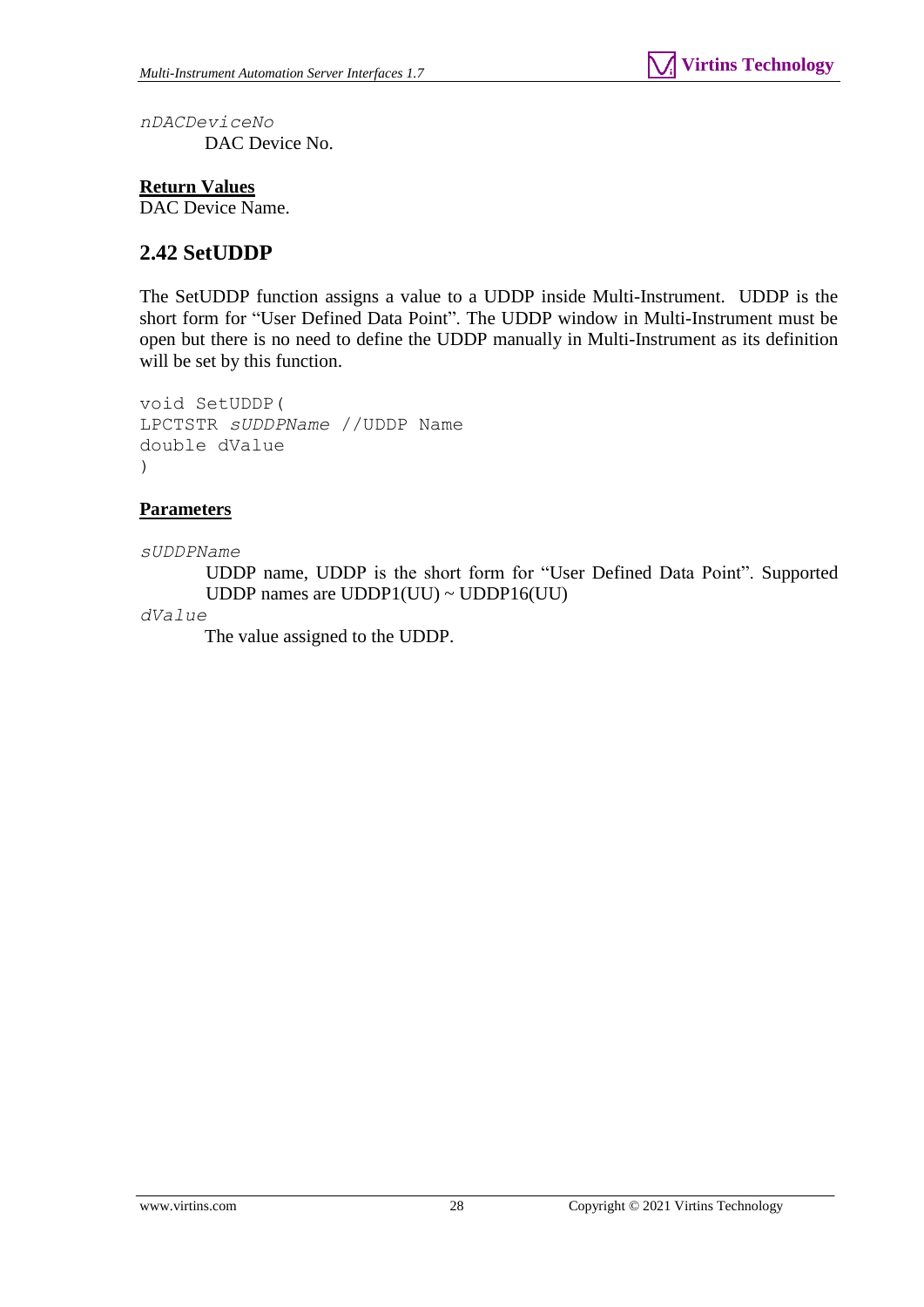## <span id="page-28-0"></span>**3. Multi-Instrument Automation Client Program Development Guide**

## <span id="page-28-1"></span>**3.1 Basic Files of Multi-Instrument Automation Server**

For OEM customer, the following files are the basic files required to run the Multi-Instrument Automation Server:

- (1) MI.exe, MIs.exe, MIu.exe
- (2) Scins.cfg
- (3) VScopeResENUS.dll
- (4) ADCDevice.ddb
- (5) DACDevice.ddb
- (6) SoundCardMMEDAQ.dll if a sound card will be used as the ADC device
- (7) SoundCardMMEDAO.dll if a sound card will be used as the DAC device
- (8) VTDAQ1.dll if a VTDAQ1 device will be used as the ADC device
- (9) VTDAO1.dll if a VTDAO1 device will be used as the DAC device

…

The type library file:

(1) MI.tlb

is also provided, which can be used during client program development.

Some hardware devices such as VT DSOs come with some hardware specific configuration files. These files should also be included in the developed software package. For VT DSOs, these files can be found in Multi-Instrument's installation directory\HardwareConfig\….

## <span id="page-28-2"></span>**3.2 Multi-Instrument Automation Server Registration**

An automation server must be registered in the system first before it can be used by a client program. It will be automatically registered if you run the Multi-Instrument program with admin right once in the system. Just right click the MI icon on the desktop and select "Run as administrator". Alternatively, the following commands can be used to register and unregister the automation server.

To register Multi-Instrument Automation Server, run the following command:

MI /regserver

To un-register Multi-Instrument Automation Server, run the following command:

MI /unregserver

Under Windows Vista or above, these commands must be run with the admin right. To run the command line with admin right, simply click the Start button and type "cmd" in the Instant Search field, and press CTRL+SHIFT+ENTER instead of just ENTER.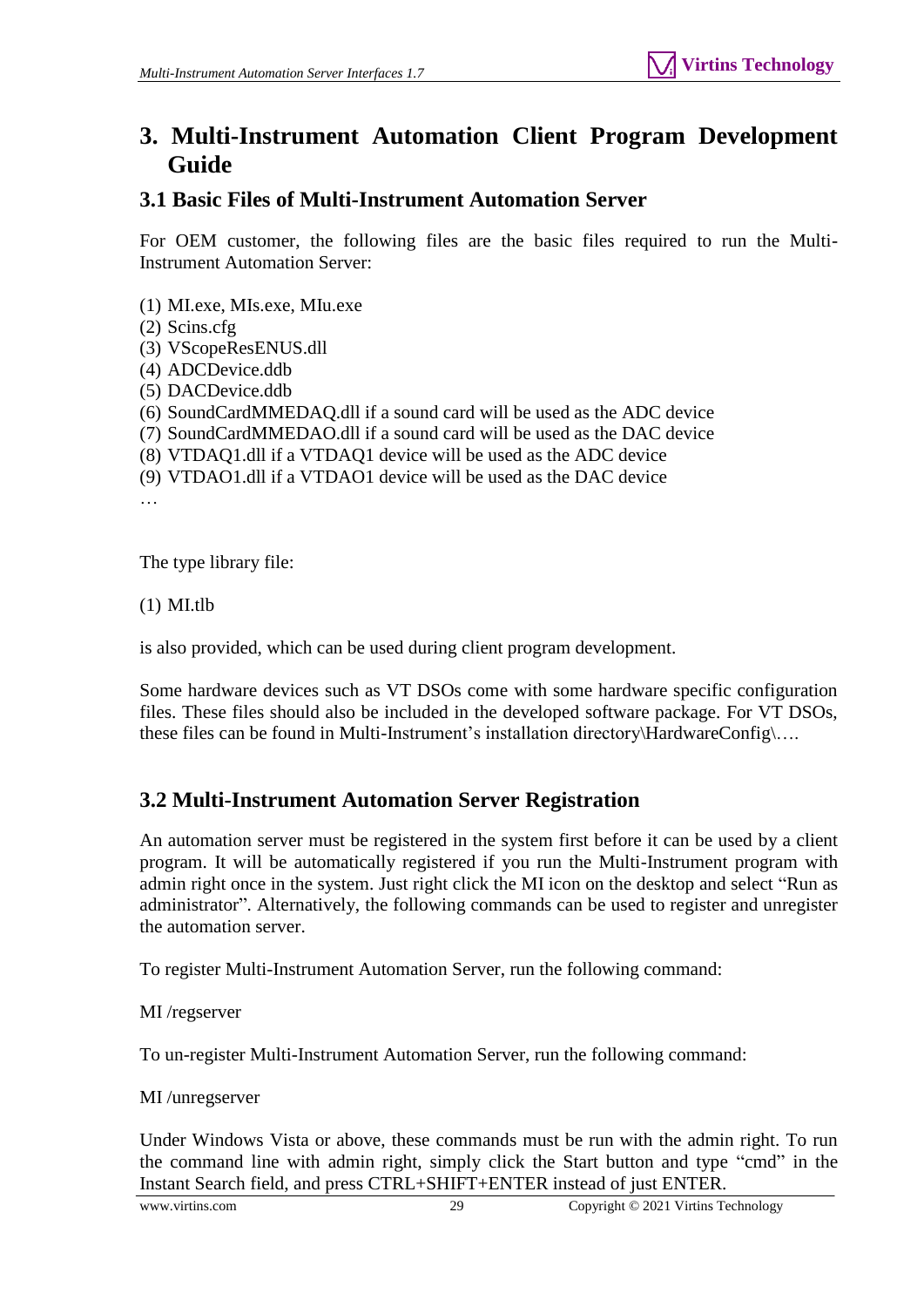## <span id="page-29-0"></span>**3.3 Multi-Instrument Automation Server CLSID and ProgID**

CLSID: 688C2F6F-CA63-4D40-83D9-C30CA6524780 ProgID: MI.Automation

### <span id="page-29-1"></span>**3.4 Obtain Derived Data Points (DDPs) from Hidden Multi-Instrument**

As indicated in the interface specifications in Chapter 2, it is possible to show or hide the GUI components of Multi-Instrument individually, such as windows, toolbars, menus, title bars. The Derived Data Points generated from the Oscilloscope, Spectrum Analyzer and Multimeter windows will still be available through GetDDP() as long as the respective window is opened (through OpenWindow()), irrespective of whether that window or the entire Mainframe is shown or hidden (through ShowWindow()). In other words, it is possible to obtain DDPs with Multi-Instrument fully running in the background.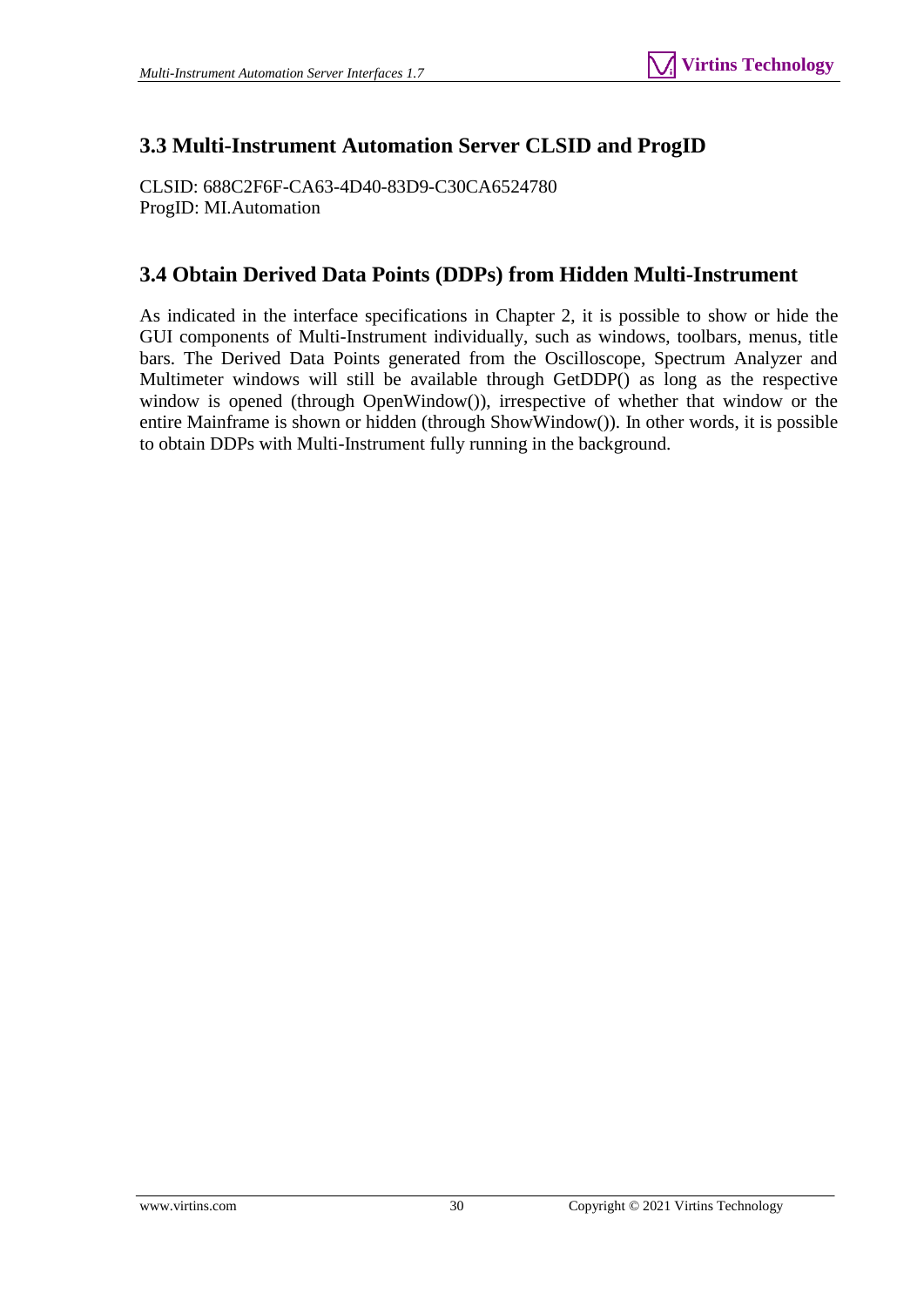## <span id="page-30-0"></span>**4. Sample Automation Client Programs**

#### **TestAutomation**  $\Box$ DI ShowMainFrame **HideMainFrame** OpenOscilloscope CloseOscilloscope OpenSpectrumAnalyzer CloseSpectrumAnalyzer OpenSignalGenerator **CloseSignalGenerator** ShowTitleR TileWndVerticallu TileWndHorizontallu StartDAQ StopDAQ GetDAOStatus StartDAN StopDAN **GalDAOStatus** ShowSignalGenerator HideSignalGenerator HideTitleR SetSignalGeneratorParameters (1k Sine) SetSignalGeneratorParameters (50°5k Sweep) SetSignalGeneratorParameters (32 MultiTones) ShowMenu HideMenu ShowTR **HideTB** LoadPanelSettingFile GetDDP (RMS A(EU)) SetDAOParameters **SetViewParameters** Becord LockGUI **Holock GHI** P+DLG+LCR+UDP+VBM1 indMAY Digital Audio  $\square$   $\times$ **G** 日 *A* Trigger Normal VA&B v16Bit vPoint **F** Roll Record Auto  $\overline{\phantom{a}}$   $\overline{\phantom{a}}$ ignal Generator-Sou... **A BEA 1994** <mark>心</mark>■● 双脚笼® 1●4  $\perp_B \searrow \spadesuit \rightarrow \searrow$  $\frac{1}{2}$  + 1) a 20.0 dBP)<br>G20 9 dBF Show Editor No Loopback  $\overline{\mathbf{r}}$ **In Spectrum Analyze**  $\Box$  $\times$ t OSC after  $(s)$  0 A: Peak Freq<br>B: Peak Freq Sampling Parameters  $\blacksquare$ 44 1kHz  $\boxed{\blacksquare}$ A  $\blacktriangleright$  16Bit  $\blacktriangleright$  $\mathbf{r}$  $0.7$ <br>0.6<br>0.5<br>0.4  $\sqrt{q_{\text{line}}}$  $\boxed{\blacksquare}$   $\boxed{\blacksquare}$  None  $\overline{\mathcal{A}}$ No Spectral Leakage Output Frequency (Hz)  $\sqrt{1000}$  $\frac{1}{1000}$  $\sim$ Output Amplitude (V) 2 11.5<br>MORMALIZED AMPLITUDE i<br>sklad noostus  $\overline{\mathbf{v}}$  $\overline{\phantom{a}}$  $\Box X$ se Difference (Dearee) A: Max= 0.072388 V Min=-0.103119 V<br>B: Max= 0.073590 V Min=-0.099069 V A rv a rvi  $\vert \nabla \vert$ 0.0dBFS n nae 'nя  $\overline{Off(s)}$  $\overline{\Box}$  Mask  $\overline{\mathbf{w}}$  Phase **Out** (s) .n.  $\Box$  Eade ١× ă  $\overline{0.0}$  $\overline{\triangledown}$  Loop Duration (s) F 5<br>WAVEFORM  $\sigma$  as  $\overline{C}$ Sweep  $\overline{\mathbf{F}}$ B<sub>1</sub>  $F$  Auto  $\mathbf{r}$   $\mathbf{x}$ 1  $\overline{-}$  $\overline{A}$  $\overline{1}$  $\mathbf{I}$  off MAmplitude Spectrum D Hanning ╺║

## <span id="page-30-1"></span>**4.1 TestAutomation written in Visual Basic 6.0**

The program TestAutomation demonstrates how to use the Automation interfaces exposed by the Multi-Instrument Automation Server to control the Multi-Instrument program. There are four lines of push buttons on the top of Multi-Instrument program (see screenshot above). The labels on these buttons are self-explanatory. You can use these buttons to control the Multi-Instrument program.

To launch the Automation Server in Visual Basic, only two lines of codes are required:

```
Dim TestMI As Object
Set TestMI = CreateObject("MI.Automation")
```
After that, you can use any Automation interfaces by simply calling:

Call TestMI.xxxx

where xxxx is the interfacing API documented in Chapter 2. Note that you must call the Unlock function with the correct serial number first before you can use other interfacing APIs.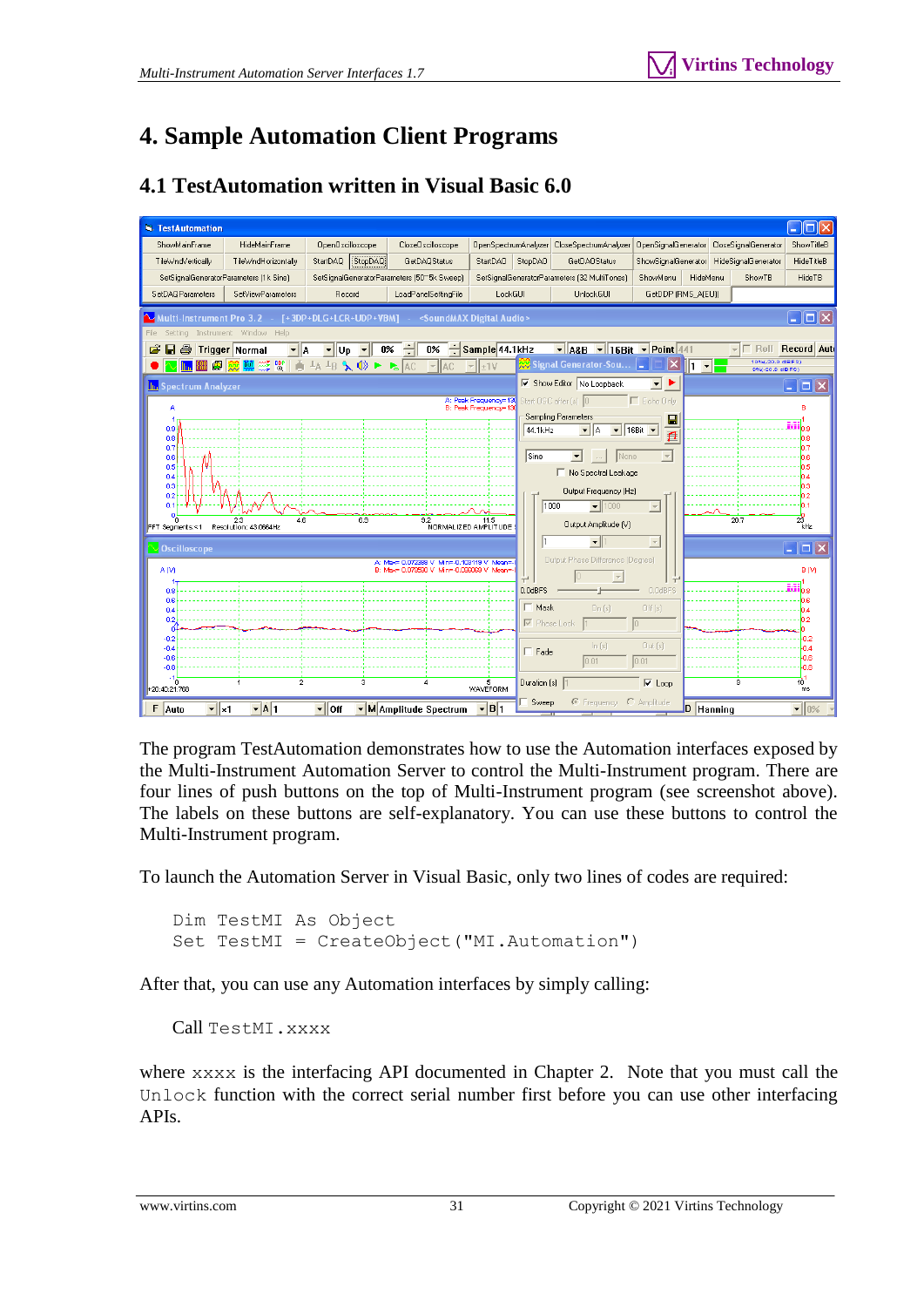|                                     |                                                                                               |                               |                         |                                            |                                  |                                                  |                                                                                       |                                                     |                                  | $\overline{\mathsf{x}}$                             |
|-------------------------------------|-----------------------------------------------------------------------------------------------|-------------------------------|-------------------------|--------------------------------------------|----------------------------------|--------------------------------------------------|---------------------------------------------------------------------------------------|-----------------------------------------------------|----------------------------------|-----------------------------------------------------|
| <b>A</b> TestAutomation             |                                                                                               |                               |                         |                                            |                                  |                                                  |                                                                                       |                                                     |                                  |                                                     |
| ShowMainFrame                       | <b>HideMainFrame</b>                                                                          | OpenOscilloscope              |                         | CloseOscilloscope                          |                                  | OpenSpectrumAnalyzer                             | CloseSpectrumAnalyzer                                                                 | OpenSignalGenerator CloseSignalGenerator ShowTitleB |                                  |                                                     |
| TileWndVertically                   | TileWndHorizontallv                                                                           | StartDAQ                      | StopDAQ                 | GetDAOStatus                               | <b>StartDAO</b>                  | StopDA0                                          | <b>GetDAOStatus</b>                                                                   | ShowSignalGenerator HideSignalGenerator HideTitleB  |                                  |                                                     |
|                                     | SetSignalGeneratorParameters (1k Sine)                                                        |                               |                         | SetSignalGeneratorParameters (50~5k Sweep) |                                  |                                                  | SetSignalGeneratorParameters (32 MultiTones)                                          | ShowMenu HideMenu                                   | ShowTB                           | <b>HideTB</b>                                       |
| SetDAOParameters                    | <b>SetViewParameters</b>                                                                      | Record                        |                         | Load Panel Setting File                    |                                  | LockGUI                                          | UnLockGUI                                                                             | GetDDP (RMS A(EU))                                  |                                  |                                                     |
|                                     | Multi-Instrument Pro 3.2 - [+3DP+DLG+LCR+UDP+VBM] - <soundmax audio="" digital=""></soundmax> |                               |                         |                                            |                                  |                                                  |                                                                                       |                                                     |                                  | $\Box$ $\Box$ $\times$                              |
|                                     | Setting Instrument Window Help                                                                |                               |                         |                                            |                                  |                                                  |                                                                                       |                                                     |                                  |                                                     |
| в<br>ê.                             | $\mathbf{v} \parallel \mathbf{A}$<br><b>Trigger Normal</b>                                    | $\mathbf{v}$ Up $\mathbf{v}$  | 0%                      | ÷l<br>0%                                   | Sample 44.1kHz                   |                                                  | $\blacktriangleright$ A&B $\blacktriangleright$ 16Bit $\blacktriangleright$ Point 441 |                                                     |                                  | Roll Record Auto                                    |
| ◙                                   |                                                                                               |                               | 転                       | <b>AC</b><br>$\overline{\phantom{a}}$ AC   |                                  |                                                  | <b>MI 90</b> Signal Generator-Sou <mark>_</mark><br>$\overline{\mathsf{x}}$           | $ e 1 - 1 1 - 1 $                                   | 8%(-21.9 dBFS)<br>9%(-20.9 dBFS) |                                                     |
| <b>IIII.</b> Spectrum Analyzer      |                                                                                               |                               |                         |                                            |                                  | Show Editor No Loopback                          | $\mathbf{r}$                                                                          |                                                     |                                  | $\overline{\mathbf{L}}$ . $\ \mathbf{L}\ $ $\times$ |
|                                     |                                                                                               |                               |                         | A: Peak Fred                               |                                  |                                                  |                                                                                       |                                                     |                                  |                                                     |
|                                     |                                                                                               |                               |                         |                                            | B: Peak Free Start OSC after [s] |                                                  | F Echo Only                                                                           |                                                     |                                  | в                                                   |
| 0.9                                 |                                                                                               |                               |                         |                                            | 44.1kHz                          | Sampling Parameters<br>$\mathbf{F}$ $\mathbf{A}$ | В<br>$\blacktriangleright$ 16Bit $\blacktriangleright$                                |                                                     |                                  |                                                     |
| 0.8<br>0.7                          |                                                                                               |                               |                         |                                            |                                  |                                                  | $\overline{p}$                                                                        |                                                     |                                  | D.8                                                 |
| 0.6<br>0.5                          |                                                                                               |                               |                         |                                            | Sine                             | $\vert \cdot \vert$                              | None<br>$\overline{\nabla}$                                                           |                                                     |                                  |                                                     |
| 0.4                                 |                                                                                               |                               |                         |                                            |                                  | No Spectral Leakage                              |                                                                                       |                                                     |                                  |                                                     |
| 0.3<br>0.2                          |                                                                                               |                               |                         |                                            |                                  |                                                  | Output Frequency (Hz)                                                                 |                                                     |                                  |                                                     |
| 0.1                                 |                                                                                               |                               |                         |                                            | 1000                             |                                                  | $\bullet$ 1000<br>$\overline{\phantom{m}}$                                            |                                                     |                                  |                                                     |
| 'n<br>FFT Segments:<1               | 2.3<br>4.6<br>Resolution: 43.0664Hz                                                           |                               | 6.9                     | 9.2<br>NORMALIZED AM                       |                                  | Output Amplitude [V]                             |                                                                                       | 18.4                                                | 20.7                             | zš<br>kHz                                           |
| <b>Oscilloscope</b>                 |                                                                                               |                               |                         |                                            | I1                               | $\mathbf{v}$   1                                 | $\overline{\phantom{a}}$                                                              |                                                     |                                  |                                                     |
|                                     |                                                                                               |                               |                         | A: Max= 0.085632 V Min=-0.077332           |                                  |                                                  | <b>Output Phase Difference (Degree)</b>                                               |                                                     |                                  | $\Box$ $\Box$ $\times$                              |
| A <sub>(V)</sub>                    |                                                                                               |                               |                         | B: Max= 0.094086 V Min=-0.069275           |                                  |                                                  |                                                                                       |                                                     |                                  | B <sub>(V)</sub>                                    |
| 0.8                                 |                                                                                               |                               |                         |                                            | 0.0dBFS                          |                                                  | 0.0dBFS                                                                               |                                                     |                                  | $\overline{\mathrm{Mil}}_{0.8}$                     |
| 0.6<br>0.4                          |                                                                                               |                               |                         |                                            | $\Box$ Mask                      |                                                  | 0n(s)<br>Off[s]                                                                       |                                                     |                                  | 1.6                                                 |
| 0.2                                 |                                                                                               |                               |                         |                                            | $\nabla$ Phase Lock              |                                                  | In.                                                                                   |                                                     |                                  | 12                                                  |
| $-0.2$                              |                                                                                               |                               |                         |                                            |                                  |                                                  |                                                                                       |                                                     |                                  | 0.2                                                 |
| $-0.4$<br>$-0.6$                    |                                                                                               |                               |                         |                                            | $\Box$ Fade                      |                                                  | Out [s]<br>$\ln[s]$                                                                   |                                                     |                                  | 0.4<br>0.6                                          |
| $-0.8$                              |                                                                                               |                               |                         |                                            |                                  | 0.01                                             | 0.01                                                                                  |                                                     |                                  | 0.8                                                 |
| $\gamma_0^{\rm L}$<br>+20:41:56:694 | $\overline{2}$<br>$\overline{1}$                                                              |                               | $\overline{\mathbf{3}}$ | $\boldsymbol{4}$<br><b>WAY</b>             | Duration [s]                     |                                                  | $\overline{\triangledown}$ Loop                                                       | $\overline{\mathbf{8}}$                             | $\overline{\mathbf{s}}$          | 10 <sup>1</sup><br>ms                               |
|                                     | $\overline{\mathbf{A}}$ 1                                                                     |                               |                         |                                            | Sweep                            |                                                  | C Frequency C Amplitude                                                               |                                                     |                                  |                                                     |
| F Auto<br>$\mathbf{F}$ $\mathbf{x}$ |                                                                                               | $\overline{\phantom{a}}$ loff |                         | MAmplitude Spectrum                        |                                  |                                                  |                                                                                       | v WND Hanning                                       |                                  | $\bullet$ 0%                                        |

## <span id="page-31-0"></span>**4.2 TestAutomation written in Visual C++ 6.0**

It has the same functionality as its counterpart in Visual Basic, as shown above. Among the project files, there are two files named: MI.h and MI.cpp. They were generated by "Add Class" from the type library "MI.tlb" using the MFC ClassWizard.

To launch the Automation Server in Visual C++, only three lines of codes are required

- (1) AfxOleInit() //It is in InitInstance() in TestAutomation.cpp It is used to initialize the OLE library.
- (2) IAutomation m\_Automation //It is in TestAutomationDlg.h
- (3) m\_Automation.CreateDispatch("MI.Automation") // It is in OnInitDialog() in TestAutomationDlg.cpp

The above (2) and (3) creates an IDispatch object and attaches it to the COleDispatchDriver object. After this, you can use any Automation interfaces by simply calling:

M\_Automation.xxxx

where xxxx is the interfacing API documented in Chapter 2. Note that you must call the Unlock function with the correct serial number first before you can use other interfacing APIs.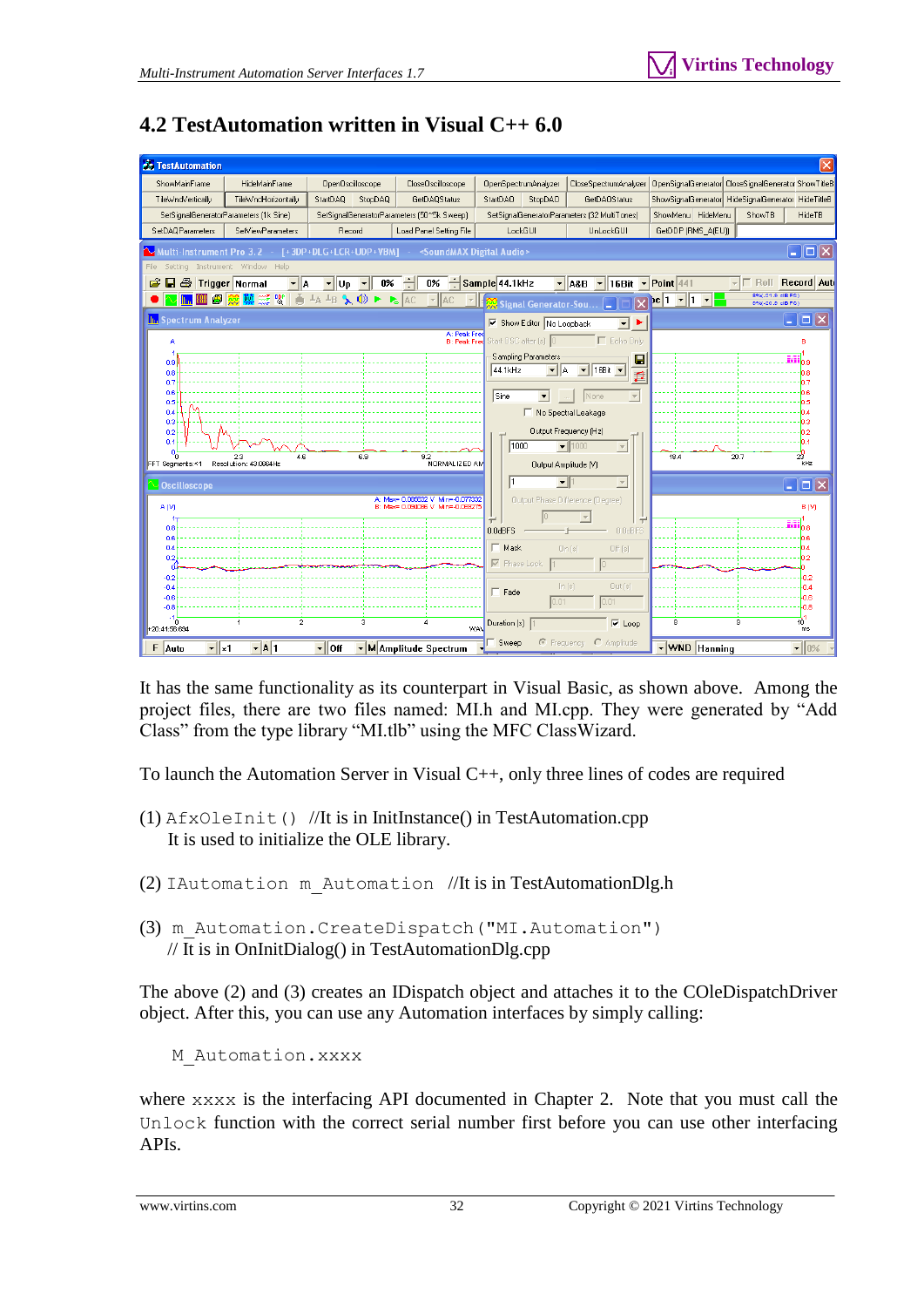## <span id="page-32-0"></span>**4.3 TestAutomation written in Visual C# 2012**

| ■ TestAutomation            |                                          |                                                                                                            |                                                                                                                    |                                                                    |                                              |                                        |                                                             | $\Box$<br>X                                                                                                             |
|-----------------------------|------------------------------------------|------------------------------------------------------------------------------------------------------------|--------------------------------------------------------------------------------------------------------------------|--------------------------------------------------------------------|----------------------------------------------|----------------------------------------|-------------------------------------------------------------|-------------------------------------------------------------------------------------------------------------------------|
| <b>ShowMainFrame</b>        | <b>HideMainFrame</b>                     | OpenOscilloscope                                                                                           | CloseOscilloscope                                                                                                  | OpenSpectrumAnalyzer                                               | Close Spectrum Analyzer                      | OpenSignalGenerator                    | Close SignalGenerator                                       | <b>Show TitleB</b>                                                                                                      |
| <b>TileWndVertically</b>    | TileWndHorizontally                      | StartDAQ StopDAQ                                                                                           | <b>GetDAQStatus</b>                                                                                                | <b>StartDAO</b><br><b>StopDAO</b>                                  | <b>GetDAOStatus</b>                          | Show Signal Generator                  | Hide SignalGenerator                                        | <b>Hide TitleB</b>                                                                                                      |
|                             | SetSignalGeneratorParameters (1k Sine)   |                                                                                                            | SetSignalGeneratorParameters (50~5k Sweep)                                                                         |                                                                    | SetSignalGeneratorParameters (32 MultiTones) | HideMenu<br>ShowMenu                   | <b>ShowTB</b>                                               | <b>HideTB</b>                                                                                                           |
| <b>SetDAQParameters</b>     | Set View Parameters                      | Record                                                                                                     | LoadPanelSettingFile                                                                                               | LockGUI                                                            | UnlockGUI                                    | GetDDP (RMS A(EU))                     |                                                             |                                                                                                                         |
| <b>GetADCDeviceNo</b>       | GetDACDeviceNo                           | SetADCDeviceNo=1                                                                                           | SetDACDeviceNo=1                                                                                                   | SetADCDeviceNo=0                                                   | SetDACDeviceNo=0                             | <b>GetADCDeviceCount</b>               | GetDACDeviceCount                                           |                                                                                                                         |
| <b>GetADCDeviceName</b>     | GetDACDeviceName                         |                                                                                                            |                                                                                                                    |                                                                    |                                              |                                        |                                                             |                                                                                                                         |
| File                        |                                          |                                                                                                            | $\sim$ Multi-Instrument Pro 3.6 - [+3DP+DLG+LCR+UDP+VBM] - <microphone (realtek="" defini="" high=""></microphone> |                                                                    |                                              |                                        |                                                             | $\times$<br>$\Box$                                                                                                      |
| $\Box$ Trigger<br>r         | Setting Instrument Window Help<br>Normal | $\mathbf{H}$                                                                                               | $\mathbf{v}$ Up                                                                                                    | H<br>0%<br>▾║                                                      | H<br>n%                                      | $\overline{\mathcal{F}}$ Sample<br>NIL | $48k$ Hz                                                    |                                                                                                                         |
|                             |                                          | $\Delta$ $\rightarrow$ $\rightarrow$ $\rightarrow$ $\rightarrow$ $\rightarrow$ $\rightarrow$ $\rightarrow$ | $  $ AC                                                                                                            |                                                                    | $\mathbb{Z}$ = 97.531 mV                     | $\vert \cdot \vert$ ±97.531 mV         | - Probe                                                     |                                                                                                                         |
| 野认                          | 倍频1                                      | 倍频3<br>倍频6                                                                                                 | 倍频12                                                                                                               | 极性                                                                 | <b>THD</b><br><b>THDcd</b>                   | <b>IMDsmp</b>                          | <b>IMDdin</b><br><b>IMDccif</b>                             | 幅频                                                                                                                      |
|                             |                                          |                                                                                                            |                                                                                                                    |                                                                    |                                              |                                        |                                                             | $\overline{\Sigma}$                                                                                                     |
| Oscilloscope                |                                          |                                                                                                            | A: Max=                                                                                                            |                                                                    | 8.1513                                       | Signal Gener                           | $\qquad \qquad \Box$<br>$\times$<br>$\Box$                  | $\Box$                                                                                                                  |
| A (mV)                      |                                          |                                                                                                            | <b>B</b> : Max=                                                                                                    | 17.424 mV Min= -17.769 mV Mean=<br>17.424 mV Min= -17.766 mV Mean= | -723.9 µV RMS=<br>-723.9 µV RMS=<br>8.1513   | V Show Editor No Loopback              | $\vert$<br>٠                                                | B (mV)                                                                                                                  |
| 98<br>78.4                  |                                          |                                                                                                            |                                                                                                                    |                                                                    |                                              | Start OSC after (s) 0                  | Echo Only                                                   | 18 A                                                                                                                    |
| 58.8                        |                                          |                                                                                                            |                                                                                                                    |                                                                    |                                              | Sampling Parameters                    | $\blacksquare$                                              | 8.8                                                                                                                     |
| 39.2                        |                                          |                                                                                                            |                                                                                                                    |                                                                    |                                              | 48kHz<br>ME                            | $\blacktriangleright$ 16Bit $\blacktriangleright$<br>$\Box$ | 9.2                                                                                                                     |
| 19.6                        |                                          |                                                                                                            |                                                                                                                    |                                                                    |                                              |                                        |                                                             | 8.6                                                                                                                     |
| $-19.6$                     |                                          |                                                                                                            |                                                                                                                    |                                                                    |                                              | l Sine<br>▾<br>None                    | $\overline{\mathbf{v}}$                                     | 19.6                                                                                                                    |
| $-39.2$                     |                                          |                                                                                                            |                                                                                                                    |                                                                    |                                              | □ No Spectral Leakage                  |                                                             | 39.2                                                                                                                    |
| $-58.8$<br>$-78.4$          |                                          |                                                                                                            |                                                                                                                    |                                                                    |                                              | Output Frequency (Hz)                  |                                                             | 58.8<br>78.4                                                                                                            |
| $\cdot\!\!{}^{98}$          |                                          |                                                                                                            |                                                                                                                    |                                                                    |                                              | 1000<br>$-$ 1000                       | $\overline{\phantom{m}}$                                    |                                                                                                                         |
| +17:54:26:461               |                                          | $\overline{2}$<br>$\overline{\mathbf{3}}$                                                                  | $\overline{a}$                                                                                                     | 5<br>WAVEFORM                                                      | R                                            | Output Amplitude (V)                   |                                                             | $\frac{1}{10}$ 88<br>ms                                                                                                 |
|                             |                                          |                                                                                                            |                                                                                                                    |                                                                    |                                              | $\overline{\mathbf{v}}$<br> 1          | $\overline{\phantom{a}}$                                    |                                                                                                                         |
| <b>In</b> Spectrum Analyzer |                                          |                                                                                                            |                                                                                                                    | A: Peak Frequency= 1.8894 kHz                                      |                                              | Output Phase Difference (Degree)       |                                                             | $\begin{array}{c c c c c c c c c} \hline \multicolumn{3}{c }{\mathbf{C}} & \multicolumn{3}{c }{\mathbf{X}} \end{array}$ |
| A                           |                                          |                                                                                                            |                                                                                                                    | B: Peak Frequency= 1.8894 kHz                                      |                                              | lo.                                    |                                                             | B                                                                                                                       |
| n s                         |                                          |                                                                                                            |                                                                                                                    |                                                                    |                                              | 0.0dBFS                                | 0.0dBFS                                                     |                                                                                                                         |
| 0.8                         |                                          |                                                                                                            |                                                                                                                    |                                                                    |                                              | $\Box$ Mask<br>On(s)                   | Off[s]                                                      | 18                                                                                                                      |
| 0.7                         |                                          |                                                                                                            |                                                                                                                    |                                                                    |                                              | <b>▽</b> Phase Lock 1                  | lo.                                                         |                                                                                                                         |
| 0.6<br>0.5                  |                                          |                                                                                                            |                                                                                                                    |                                                                    |                                              | ln[s]                                  | Out(s)                                                      | 0.6<br>15                                                                                                               |
| 0.4                         |                                          |                                                                                                            |                                                                                                                    |                                                                    |                                              | $\Box$ Fade<br>0.01                    | 0.01                                                        | 14                                                                                                                      |
| 0.3                         |                                          |                                                                                                            |                                                                                                                    |                                                                    |                                              | Duration [s] $\boxed{1}$               | $\nabla$ Loop $\Box$ DDS                                    | ī3                                                                                                                      |
| 0.2                         |                                          |                                                                                                            |                                                                                                                    |                                                                    |                                              | Sweep                                  |                                                             | $\overline{2}$                                                                                                          |
| 0.1                         |                                          |                                                                                                            |                                                                                                                    |                                                                    |                                              | € Frequency C Amplitude                |                                                             | 11                                                                                                                      |
| <b>FFT Segments:&lt;1</b>   | 2.4<br>Resolution: 46.875Hz              | 7.2<br>4.8                                                                                                 | 9.6                                                                                                                | 12<br>NORMALIZED AMPLITUDE SPECTRUM                                | 14.4                                         | 16.8<br>19.2                           | 21.6                                                        | $\frac{1}{24}$                                                                                                          |
| F Auto                      | $\mathbf{r}$ $\ \mathbf{x}\ $            | $\mathbf{F}$ $\mathbf{A}$<br>1                                                                             | $\mathbf{I}$ off                                                                                                   | - M∣                                                               | Amplitude Spectrum                           |                                        | $\mathbf{F}$                                                | $\mathbf{F}$ o                                                                                                          |
|                             |                                          |                                                                                                            |                                                                                                                    |                                                                    |                                              |                                        |                                                             |                                                                                                                         |

It has the same functionality as its counterpart in Visual Basic, as shown above.

To launch the Automation Server in Visual C#, only two lines of codes are required:

Type objType = System.Type.GetTypeFromProgID("MI.Automation"); dynamic MIautomation=System.Activator.CreateInstance(objType);

After that, you can use any Automation interfaces by simply calling:

MIautomation.xxxx

where xxxx is the interfacing API documented in Chapter 2. Note that you must call the Unlock function with the correct serial number first before you can use other interfacing APIs.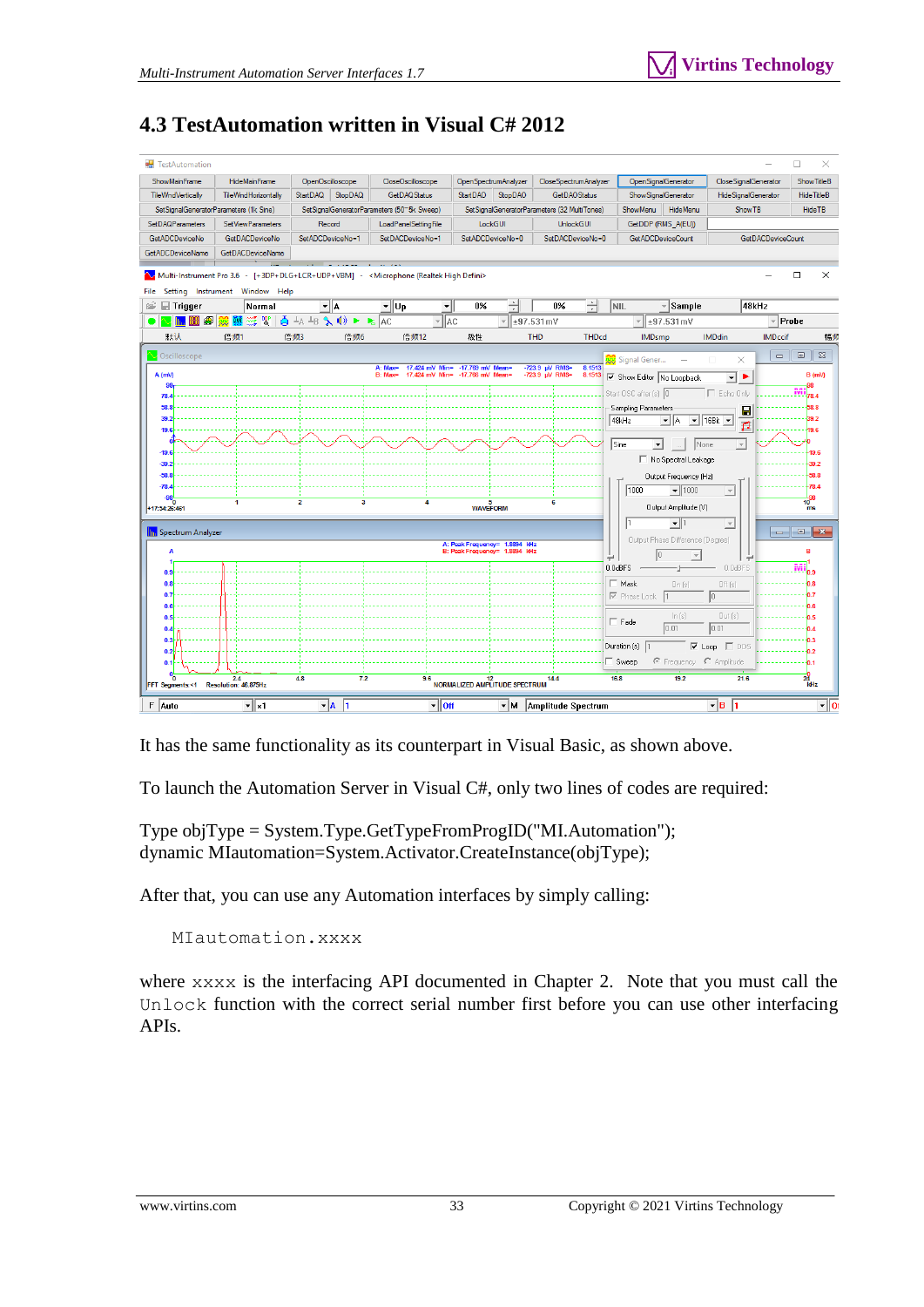

## <span id="page-33-0"></span>**4.4 TestAutomation written in Python 3.7.3**

It has the same functionality as its counterpart in Visual Basic, as shown above.

To launch the Automation Server in Python, only two lines of codes are required:

```
import win32com.client
MIautomation = win32com.client.Dispatch("MI.Automation")
```
After that, you can use any Automation interfaces by simply calling:

```
MIautomation.xxxx
```
where xxxx is the interfacing API documented in Chapter 2. Note that you must call the Unlock function with the correct serial number first before you can use other interfacing APIs.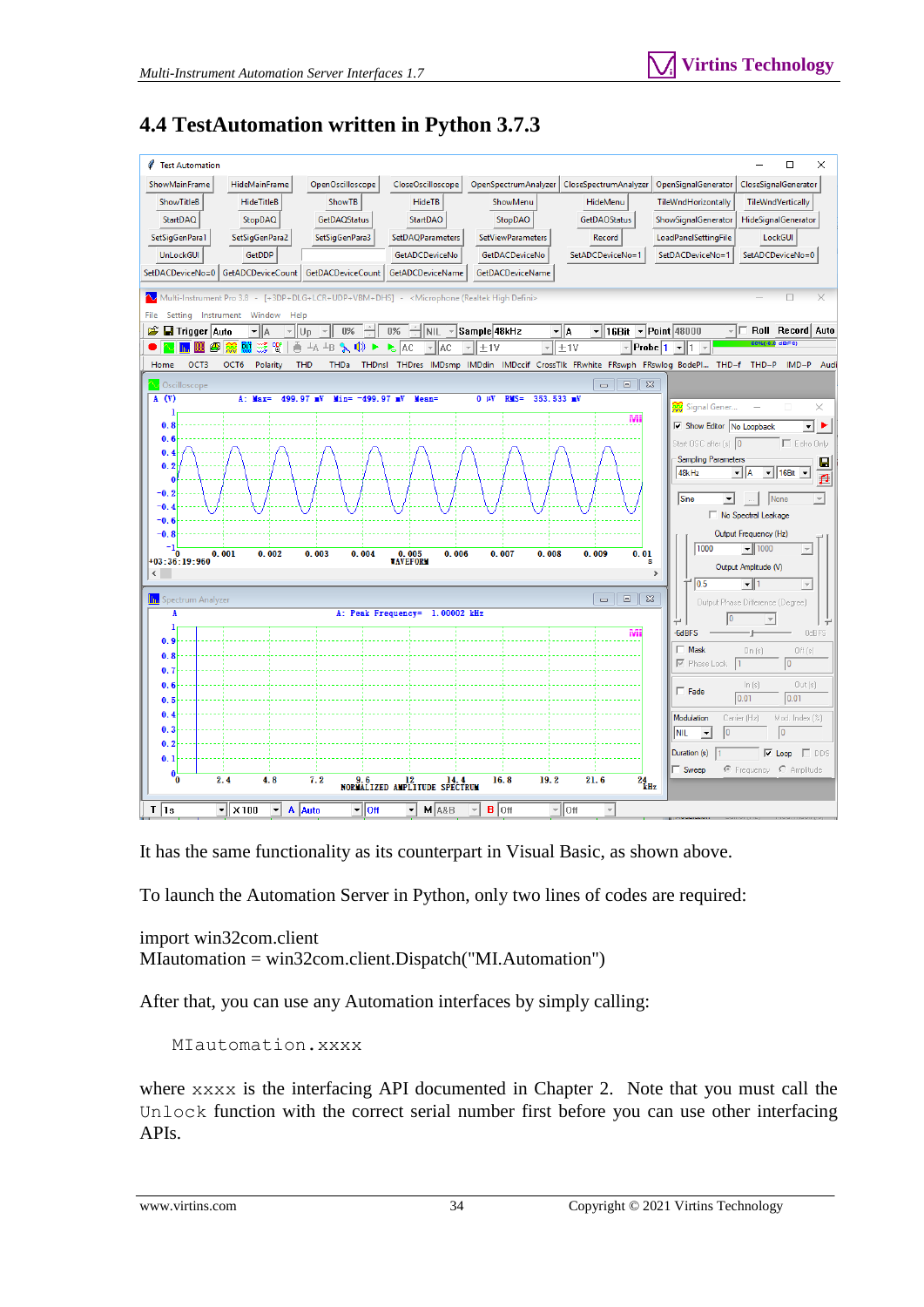## <span id="page-34-0"></span>**5. An Automation Client and Server Integration Example**